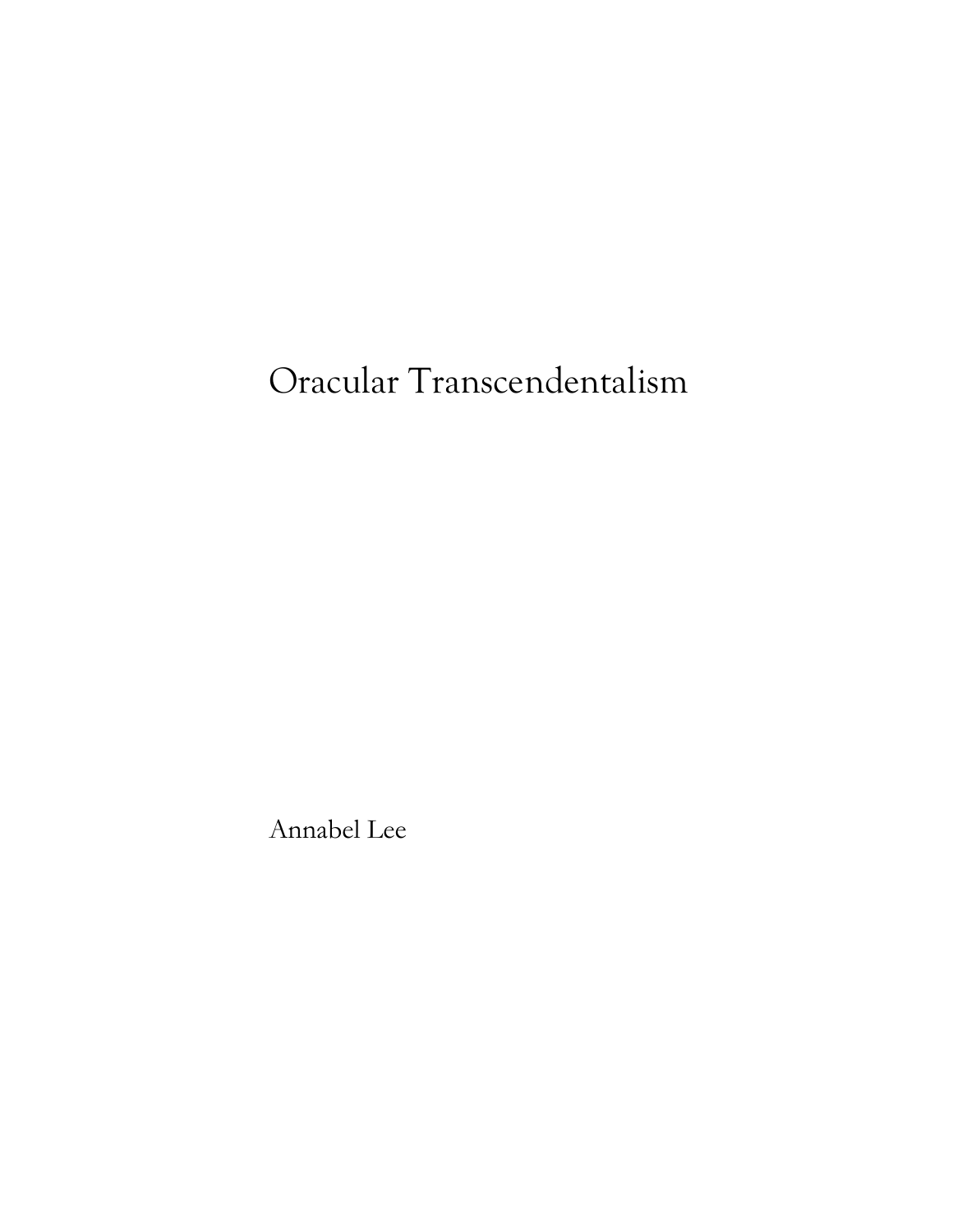# ORACULAR TRANSCENDENTALISM A POEM IN SEVEN PARTS

# **Part 1: Transcendental Splatter**

experience is what's snatched from danger no reasoning no proof just see what is begin with intelligence and end up in the natural world

> the moon the sun the planets harmony of the spheres

a mink a mother loon and two babies a looney bin of about eight loons all singing at once tracks of a moose or caribou wild irises hawks many kinds of leeches lots of soft and spongey leeches seagulls dragonflies and dragonfly nymphs some beetle-looking things snails long leeches fly-in fishermen other canoeists pink and purple and yellow wildflowers tiny little red wildflowers lots of little float planes no rowboats mushrooms growing on the ground and growing on trees a beach made of birch logs a very fat robin minnows a lot of beaver lodges no beavers yellow waterlilies a lot of mosquitoes squirrels quite a few different kinds of spiders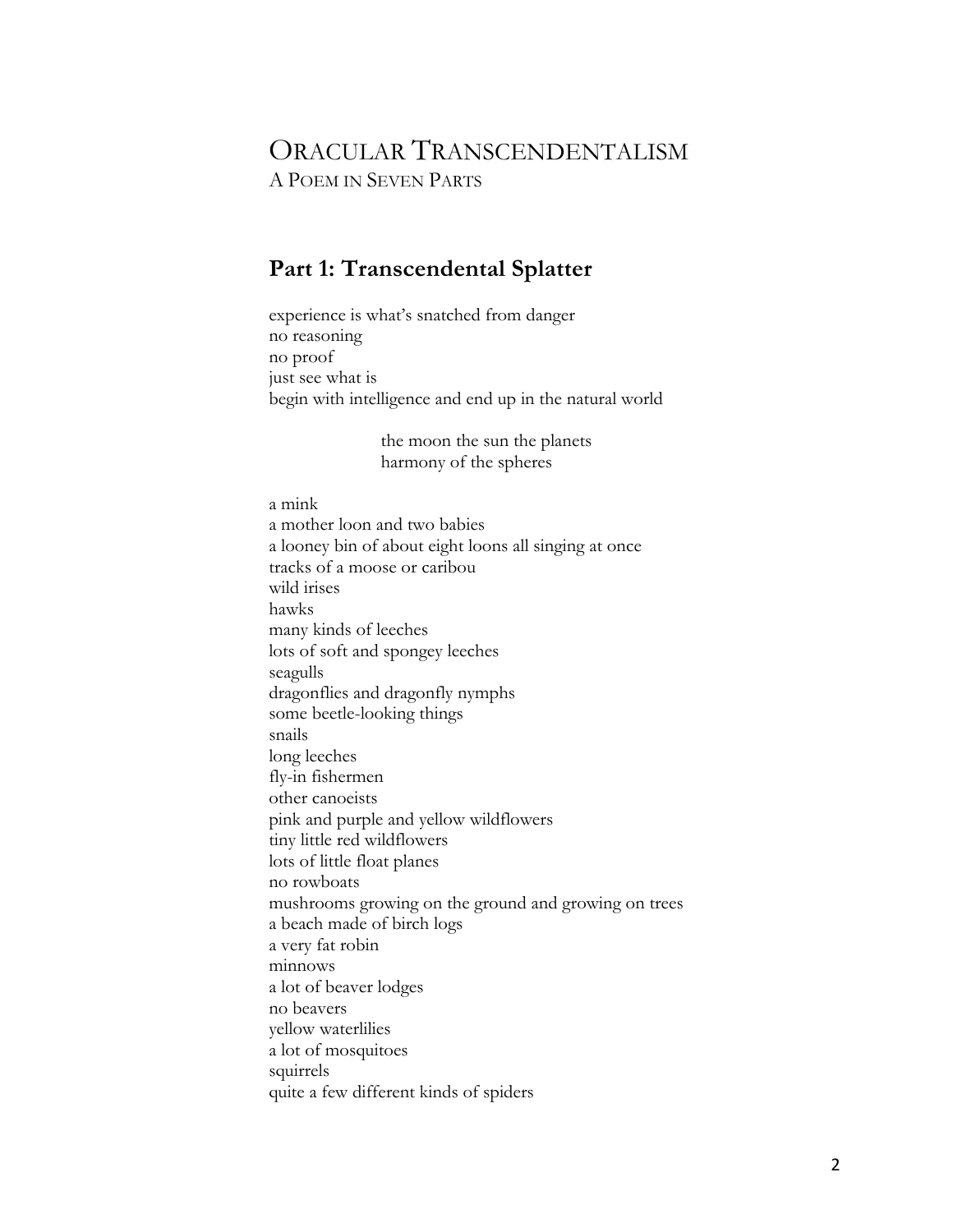crows many other kinds of birds and bugs I don't know the names for the trees were conifers many bushes marsh grasses a grayish heron terms lady's slippers distances measured in nautical miles from the westbound transcontinental line Armstrong is not a scheduled stop phone in the request in advance then throw the canoe in the freight car and paddle north for several hours we met Jim or Jack who runs a \$30,000 outfit with backhoes Anita made pancakes, fried eggs, fried canned luncheon meat and very good coffee Bud is a car dealer in Kokomo, Indiana "It was no superfluous rule he gave

who said, when you write do not omit the thing you meant to say," wrote Ralph Waldo Emerson

days go by walking footsteps not a minute to spare in word art and walking art Richard Long walked in lines returned to Kant and wrote what he saw clouds, granite, red stones he walked along riverbanks explored planes of vision revealed the elegance of time the ancient timelessness of nature and the cycles of living and dying

> the ancient northern kings had two criteria: first fairness was defined by weights and measures and the second criteria was a reliable means of exchange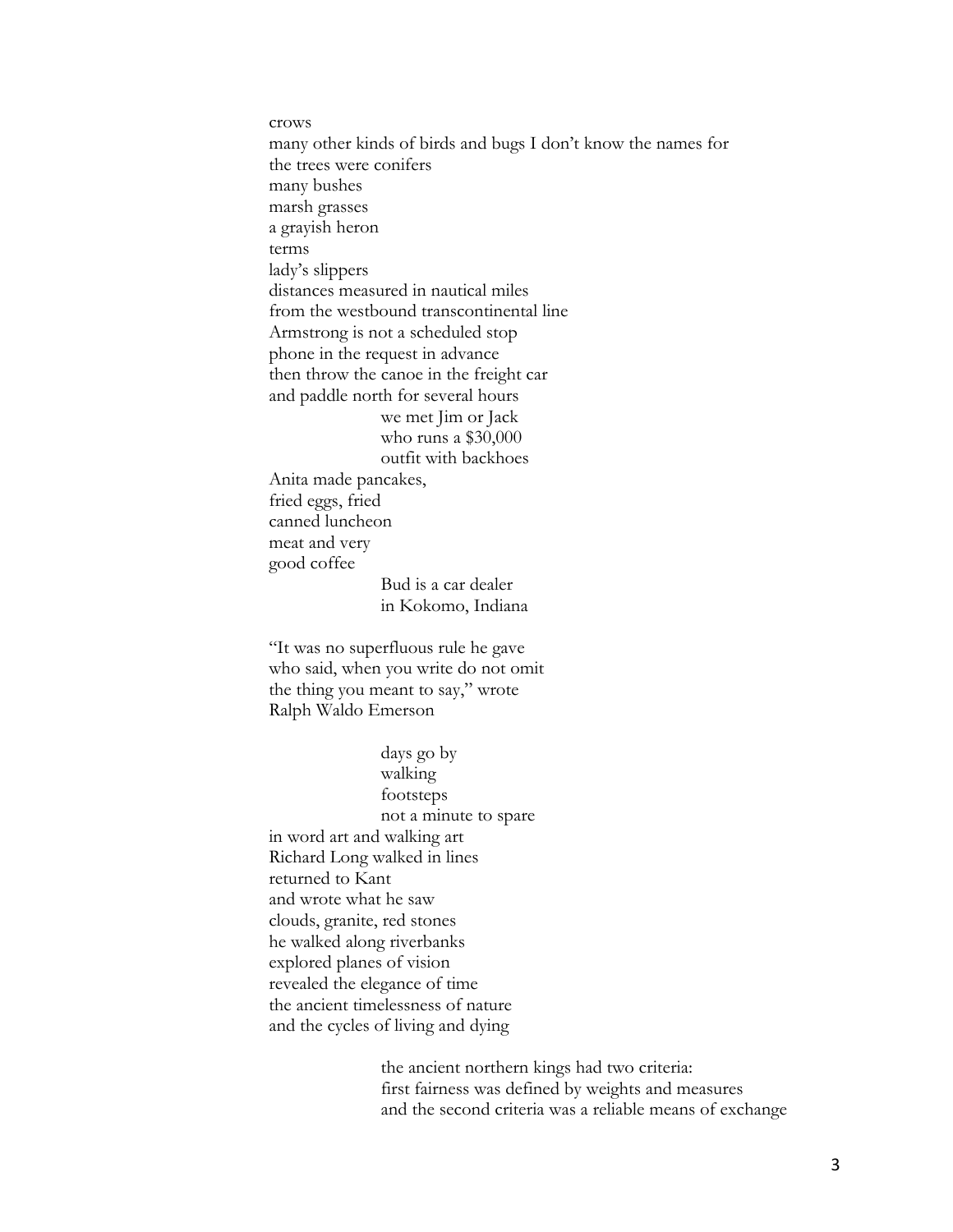the northern kings did not debase the currency

in Chinese thought wood is the first element then earth and air and fire then water the March winds disrupt the wood trees swirl as if the corkscrew will yank their roots violently out of the earth

> all of a sudden the bank is in the way they're doing TV commercials

I looked and I ran I believed what I thought without sour waves of shame the life genuine divine rigor divine extravagance and do what I'm afraid to do

Jungfrau

this blue of her sky is the blue of the virgin the white is the white that is pure light and the absence of anything but light her empty rock form breathes full-blooded life at this height above oceans and continents from Sphinx Observatory I see the Atlantic and my home in New York I see Amsterdam and Munich and the shores of Lake Geneva the lake with two names Geneva and Leman it looks cold so white so silver so blue so gray two black jackdaws swoop close enough to see the murmuring of their yellow beaks my constellation her terrible silence and ferocious wind her two constant sister peaks face an ancient glacier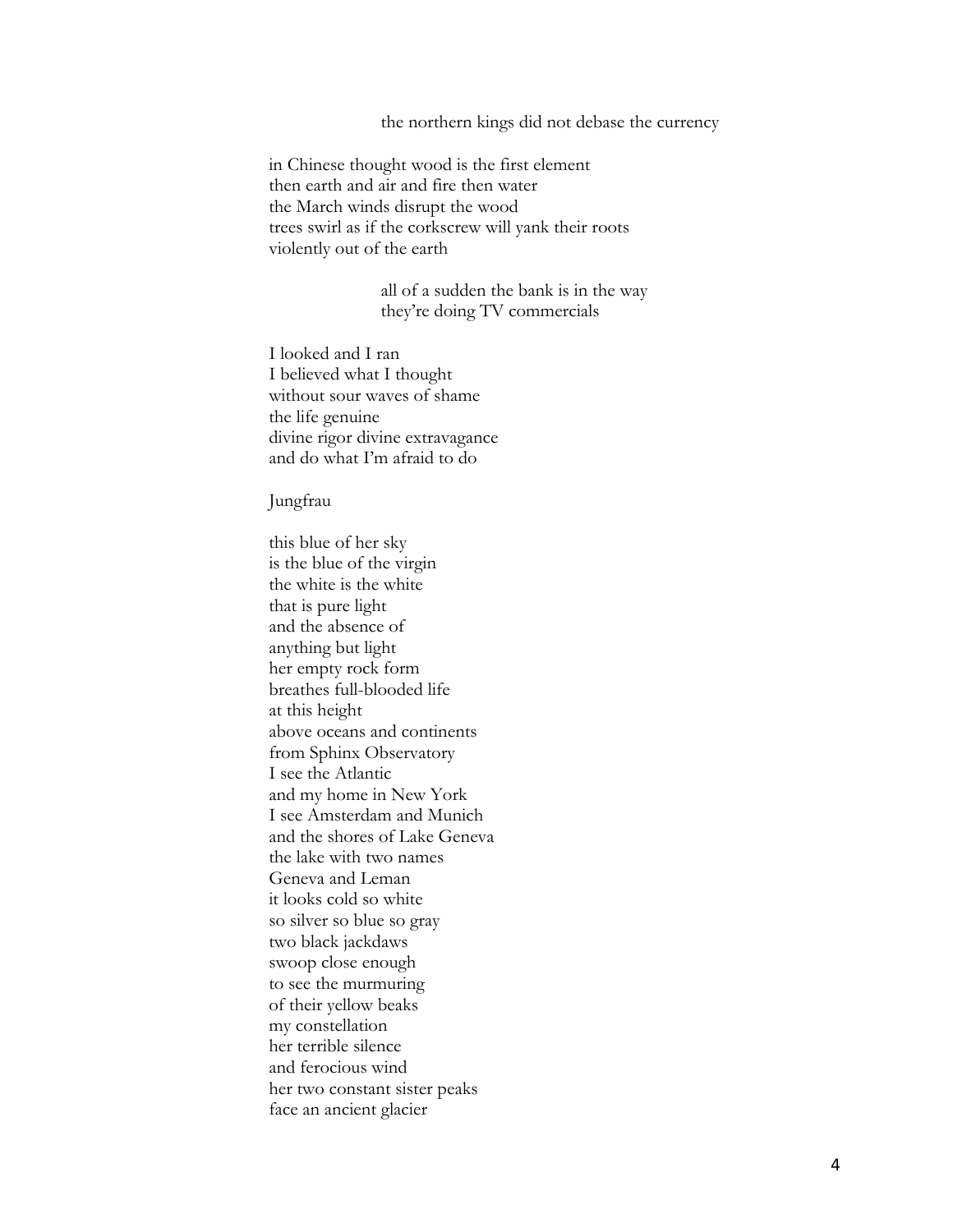a sea of snow over permanent blue ice death in her face so beautiful and the solitude of Jungfrau so pure on a pilgrimage of souls toward a common shrine jackdaws are flying wildflowers are yellow, plum-colored, white with pink edges, blue and purple with orange centers a person needs about half a gram of oxygen every minute taste is more sensitive to bitter quinine at heights over 3,000 meters high altitudes stimulate red cell growth in bone marrow our atmosphere is a gas shell surrounding the earth each of the gases in our atmosphere has its own special set of wavelengths oxygen nitrogen ozone carbon dioxide the movement of the sun is in reality the rotation of our earth in the astronomical dome on the top of the Sphinx Observatory on Jungfrau the spectra of stars are studied how old are the stars? are they dead and sleeping in their moonless night? is there cause and effect? there is sequence the moon was naked deaf to the silence Jungfraujoch 11,333 feet 3,454 meters A. Guyer-Zeller 1839–1899 was creator of the Jungfraubahn at night the air falls February is the lowest month on the dampness and temperature scale July is the highest the largest glacier in the Alps has its origin in the Jungfraujoch

below the glacier is permafrost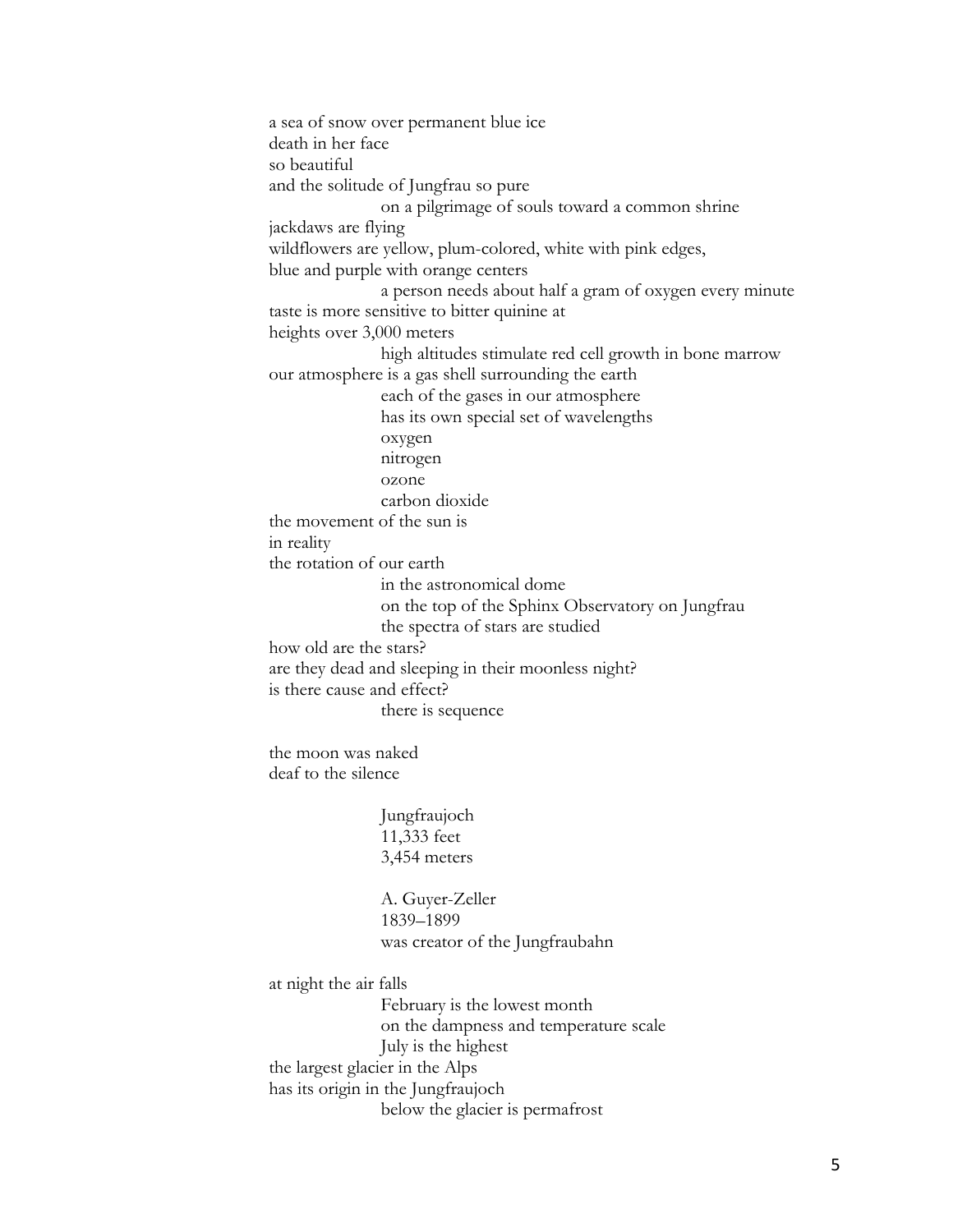this glacier is 800 meters deep determined by echo sounding: an explosion produces elastic waves the waves travel along the surface and other waves are reflected beneath the ice

## time lag and oscillogram readings determine the depth

the deepest location in the Atlantic Ocean is on the boundary between two plates just past San Juan harbor where one morning dead fish were floating in the marina and past that oceanic trench as far as the eye could see off the Caribbean west coast Culebra endured American military bombing campaigns Vieques was overrun with feral dogs while we made the Anegada crossing in a tug with the piano in the sitting room back in Fajardo the hurricane flung our Tahiti ketch up on the shore and all my grandfather's Army decorations were lost in the seething waves somebody hold their hand that tight ain't nothing gonna go in it —you open it up it's gonna be filled with blessings born in Hong Kong raised in Nebraska

how does reading turn into knowing? is reading a book different from reading a painting?

> newly illiterate masses walking on concrete

don't look outside look inside there's something you haven't yet unpacked humans are the only animals who work to pay for food who pay for shelter and cover their bodies with purchased costumes to protect them from the weather the nanny gets paid to take care of the children the mother doesn't the chef in the restaurant gets paid to cook the meal the one who cooks at home doesn't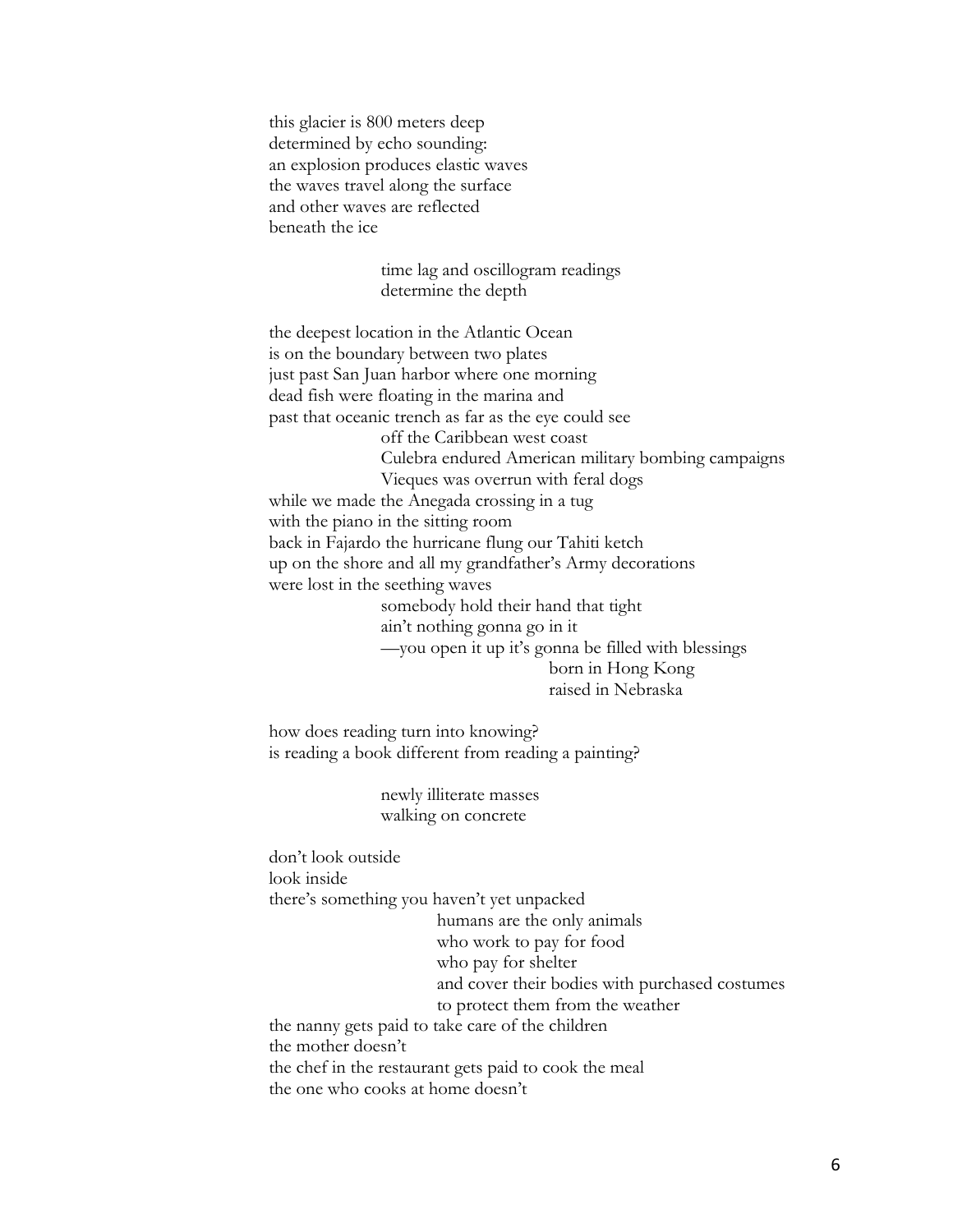in Europe from the 1600s to the 1800s many people were peasants we call them peasants and they farmed common land some of the peasants farmed common land and in 1846 there was the potato famine how romantic was the American Indian rights movement in the 1840s? Transcendentalists devoted their lives to the antislavery movement and to American Indian rights

## Emerson took the word transcendental from Immanuel Kant

in 1842 Emerson wrote "The Transcendentalist" in 1844 a mathematician named Liouville proved the existence of transcendental numbers the digits of transcendental numbers never end in 1882 a mathematician named Lindeman proved that *pi* is a transcendental number *pi* ends the problem of squaring a circle

## divine intuition the dream

the rich colors of summer the artist works instinctively why not just be heartless? when style changes change friends art is more important than friendship bypass approval love is a bourgeois construct for wood nymphs immortality is not serious communication is the serious issue

a tisket a tasket a green and yellow basket memorize my memory a wicker body's casket

knots are mysteriously untied in transcendental geometry brisk discourse mathematicians agree: there are many more transcendental numbers than algebraic numbers examples of the endless knot mysteries

keys to infinity

fractals delivering order and beauty fractals invented or fractals found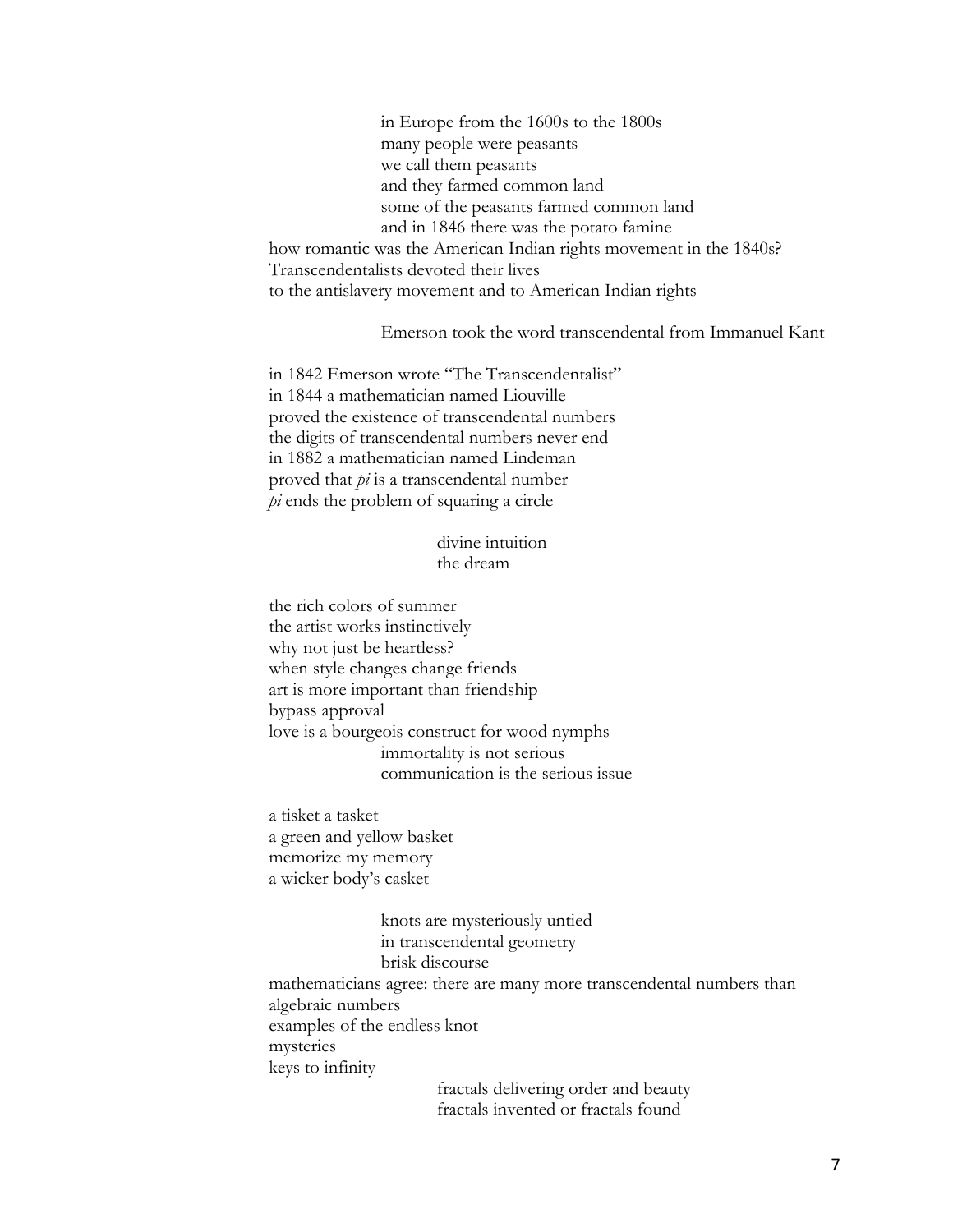the same transcendental geometry is the eggshell turning itself inside out without cracking

> the empty traitor defying worship

for the Egyptians writing equipment was believed to be needed in the afterlife the vulture and the cobra ebony ivory gold divine inscriptions a sun god supporting the barge of the moon two games played in ancient Egypt: passing and thieves hieroglyphic lions are mountains in the sacred geometry of the great pyramids

they are alchemists they turn sweat into sugar

> she told the child, "listen, the bird is speaking to you"

Paul Valery's footsteps inspired Frederic Mompou's Musica Callada book 1 number 7: the angelic transcendental composition

Thoreau said "the purest science is still biographical" schools and solo fish glide by reeds avoid onslaughts from the long delicate throats of egrets white white like swans whiter white as sugar cubes the pond smells of rainwater blue and sky above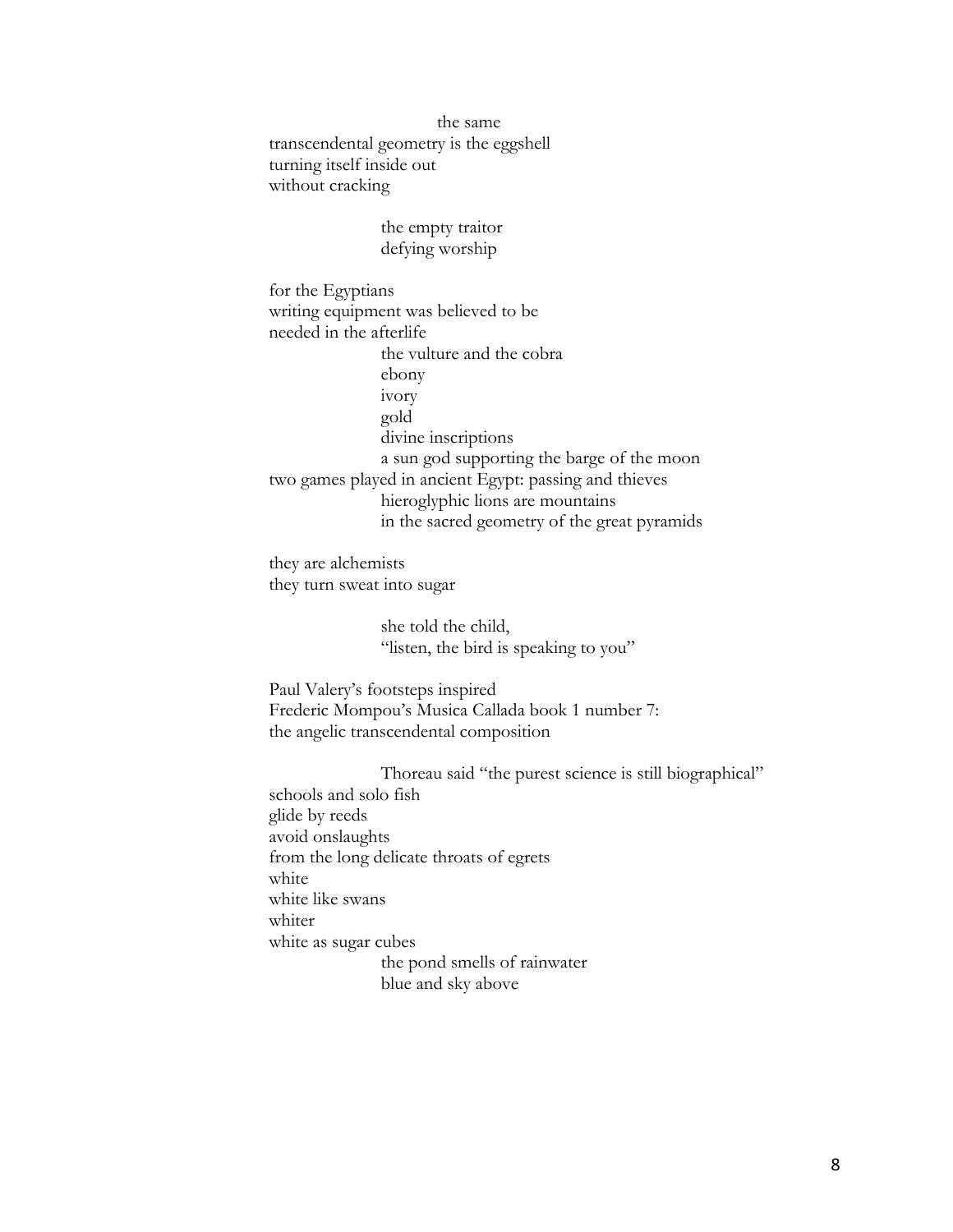## **Part 2: not the Jokerman**

"I was simmering, simmering, simmering. Emerson brought me to a boil." —Walt Whitman

bluebirds not the human condition rufous-sided towhees not admiralty law robins not distant ships pigeons not tossed by a hurricane ravens not rules of the game crows not checkers garter snakes not pawns greyhounds not castling great blue herons not family court ruby-throated hummingbirds not table of contents larks not judges taking bribes on the side chimney swifts not law of the jungle koi not rules of the road box turtles not list of ingredients raccoons not the Bohemian Club Maine coon cats not the Holy Grail Siberian white tigers not hung jury gray wolves not Magna Carta guppies not the Constitution misinterpreted calico cats not false-hearted lovers poodles not burning in a fiery furnace Barbados black-bellied sheep not the bombing of Move wild boar not code of conduct Nubian goats not ten-yard penalty dolphins not grasping at straws lizards not temporary restrictions pugs not 1984 Holstein cows not lowering the bar sea turtles not the Inquisition flamingos not the ten commandments goldfinches not strip searches dragonflies not stress test grizzly bears not the Red Queen saying, "Off with their heads" barracudas not the stock exchange elephants not steel pulse of industry clams not Rust Belt donkeys not justice of the peace Appaloosa ponies not standard operating procedure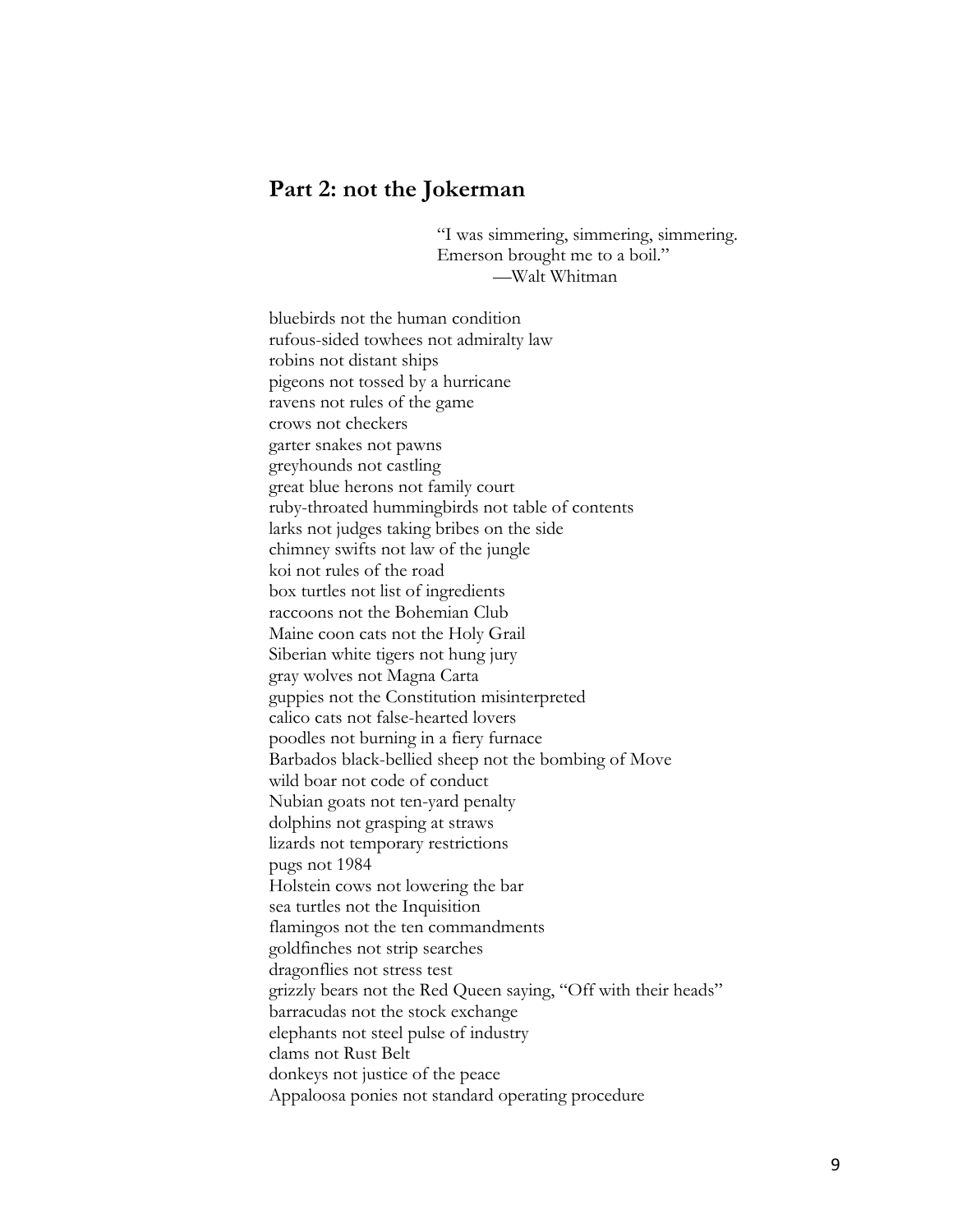blowfish not follow the script lobsters not stick to the recipe rattlesnakes not weights and measures penguins not company policy fennecs not business ethics falcons not dictionary and thesaurus toucans not all roads lead to Rome yellow -bellied sapsuckers not doctrine of discovery squirrels not the sword and the sceptre white mice not follow the sheet music green frogs not pattern cutting trumpet swans not break point geese not Rizzo and Giuliani coyotes not broken windows beagles not mandatory evacuations ants not padlocks llamas not the prison industrial complex gorillas not staplers giraffes not rubberband man crawfish not exact measurements deer not Robert's rules of order swordfish not boy scout handbook grouse not high stakes whales not the Silk Route elk not cookie cutter plans skate not navigational chart lions not new world order dachshunds not God's Army goldfish not a bear trap red -tailed hawks not reckless endangerment bullfrogs not weapons of mass destruction golden eagles not mineral rights minnows not corrosive elements salamander not white supremacists jellyfish not neo -Nazis coral not battleship gray hamsters not aircraft carriers meadowlarks not plutonium yaks not splitting atoms black widow spiders not redlining magpies not militarized police departments Siamese cats not flak jackets praying mantis not bulletproof vests mallard ducks not three strikes macaws not dumping PCBs hermit crabs not tanks egrets not drug wars Komodo dragons not marching band uniforms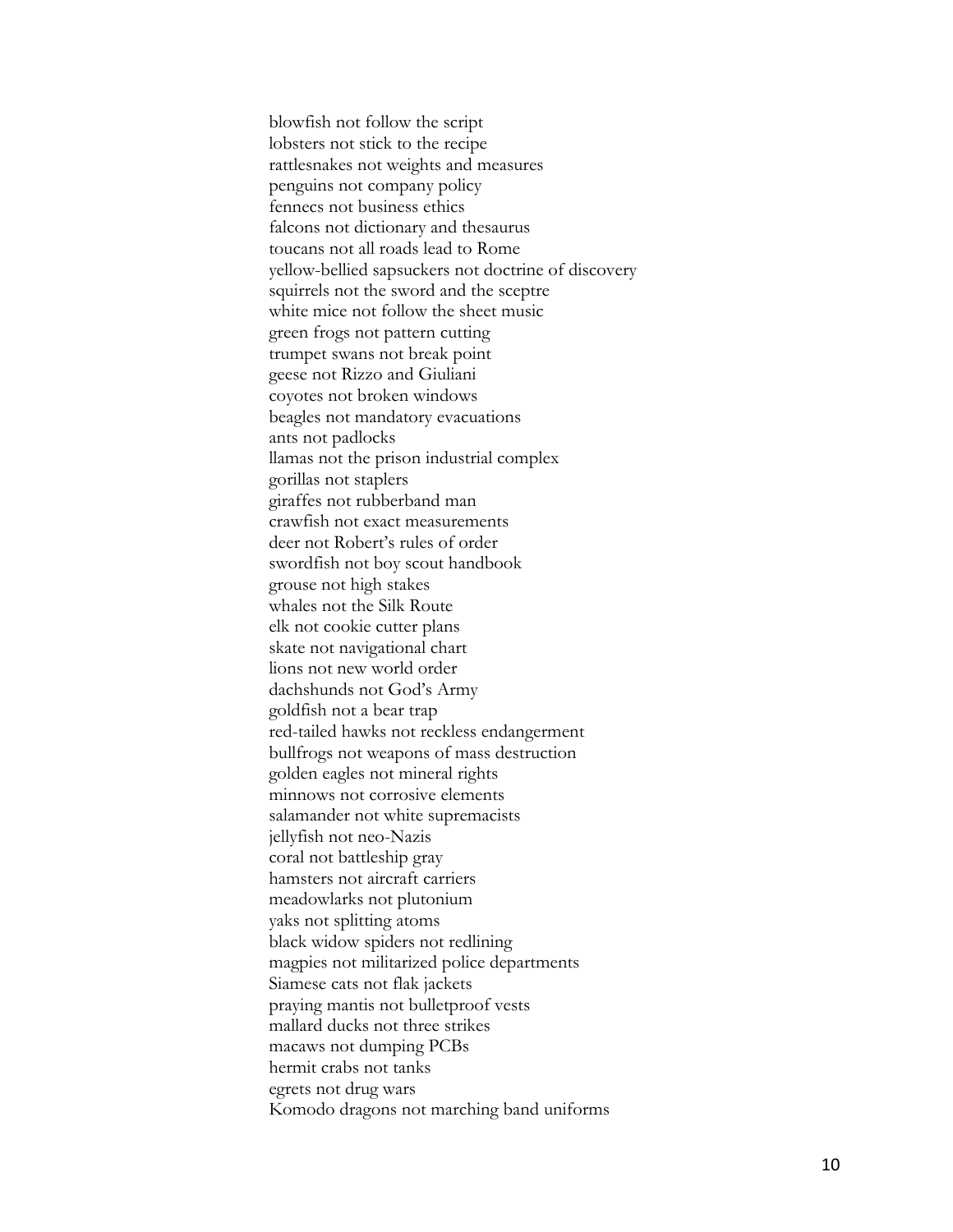bald eagles not parole officers Dungeness crabs not big pharma pelicans not multinational banks banking is ruled by the dark side Pomeranians not keystone kops sharks not big money chimpanzees not Molotov cocktails worms not uzis uzis are Israeli open-bolt, blowback-operated submachine guns iguanas not cointelpro moths not an eye for an eye peacocks not cathecism hornets not cruise missiles kites not stealth bombers badgers not drone warfare eels not collateral damage pandas not the banality of evil bobcats not PTSD rattlesnakes not extraordinary rendition black bears not rape, torture and slavery, intrinsic evil woodpeckers not surveillance turkey buzzards not threats and insinuations mink not neutron bombs parrots not ethnic cleansing beavers not genocide parakeets not orthodox bureaucracy otters not industrial agriculture oysters not military industrial complex black adders not stop and frisk coquis not anal cavity searches horses not technological miracles terns possums rainbow trout guinea hens reindeer striped bass woodcocks muskrats seagulls painted turtles monkfish lemmings border collies fruit flies herring periwinkles sparrows butterflies red-winged blackbirds Portuguese men-of-war catfish Siberian tigers gazelles hyenas queen bees yellowtail tuna voles jackals fireflies turkeys wrens jaguars octopus canaries hippopotamus seals polar bears grackles Orphean warblers rock thrush nightingales martins yellow-breasted buntings nuthatches puffins aardvarks ant-eaters orangutans angels not fools dreams not nightmares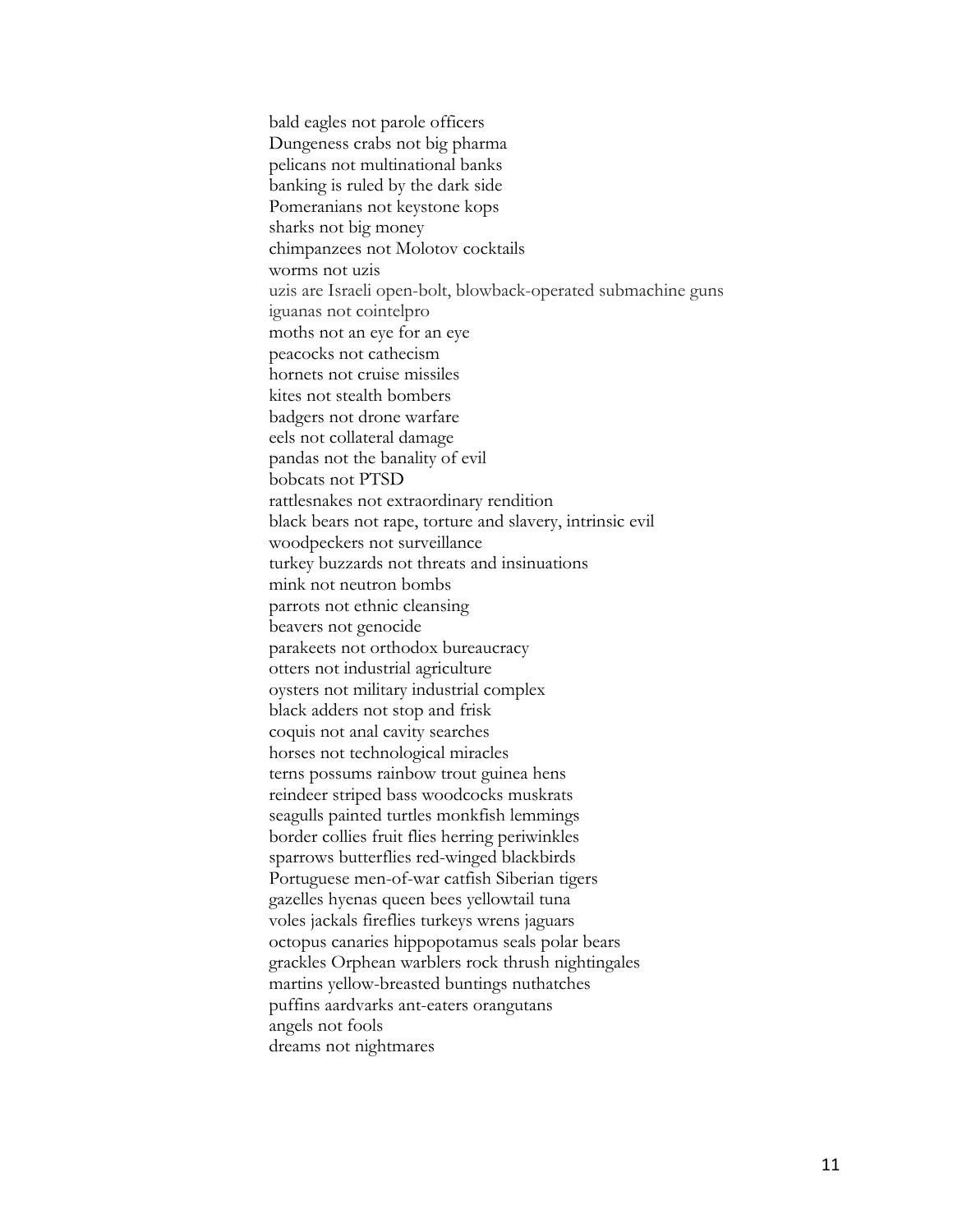# **Part 3: the experiment of living**

to know that we do not know what we do not know

Thoreau told us what is necessary

food shelter clothing and fuel the internal combustion of the lungs

not kingly not manly strong and valiant

> with the enthusiasm of lovers a bay horse a turtledove my own breath the yellow violet

I too had woven a kind of basket

> war and peace the railroad and ice trade banks of the Neva St. Petersburg they are no better than wooden horses

a naked thief my jacket your old clothes the molting of fowls

this oracular sentence

something quite simple printing is skin deep

in his skin dress at first bare plays house as well as horse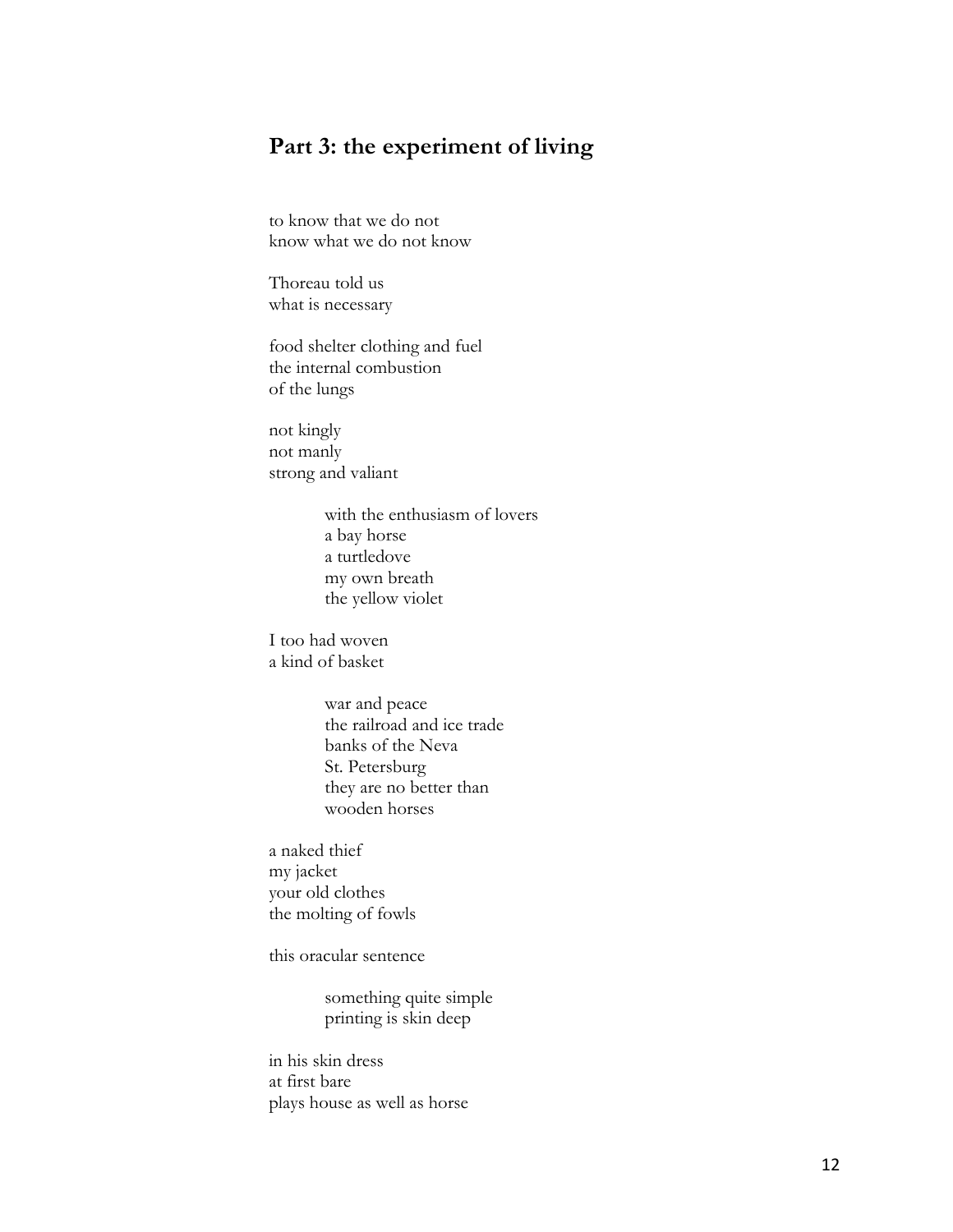in the open air savages farmers merchants

> the blushes of Aurora the celestial empire an ox cart

kiss the earth prevent the killing

handsome houses richer than the richest the ice in the pond was not yet dissolved apparently without inconvenience spring springs the quaking pine boughs

> more the friend than the foe of the pine trees a porch at the entrance to a burrow without the sugar a September gale over him or under him two second -hand windows

the experiment of living one turn down the harbor as broad as it is long

> not awed in Concord I should never have broken a horse

much more admirable the Bhagavad Gita barbaric and heathenous

> potatoes rice rice mainly drinking water

the wilderness of nuts and meats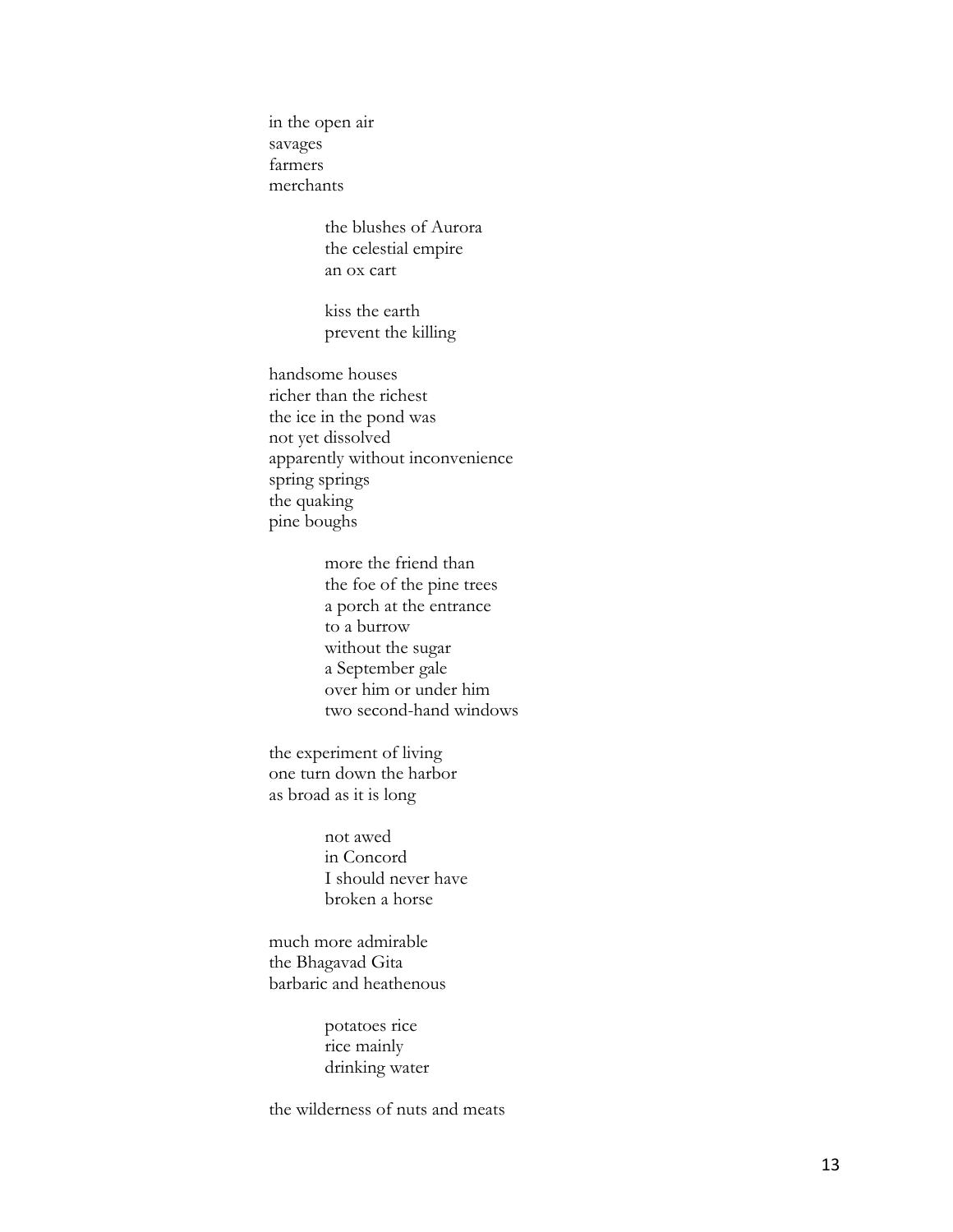various fermentations

I forgot the rules

the root faith

> three chairs exposed to the light of heaven

entangled in a spider's web avoid the beginnings of evil dance and sing for three days picking huckleberries

the curse of trade attaches to the business worse mischief

> wait wait wait wait wait follow the north star …an Emerson reference …begin again

who goes alone may go today to do good to save the universe

begin where you are

curious mistakes down to the skin

> we make herb tea for the sick being a microcosm himself

green apples Eskimo

> never dreamed the holy

without apology do not stay

> cypress bears no fruit always flourishing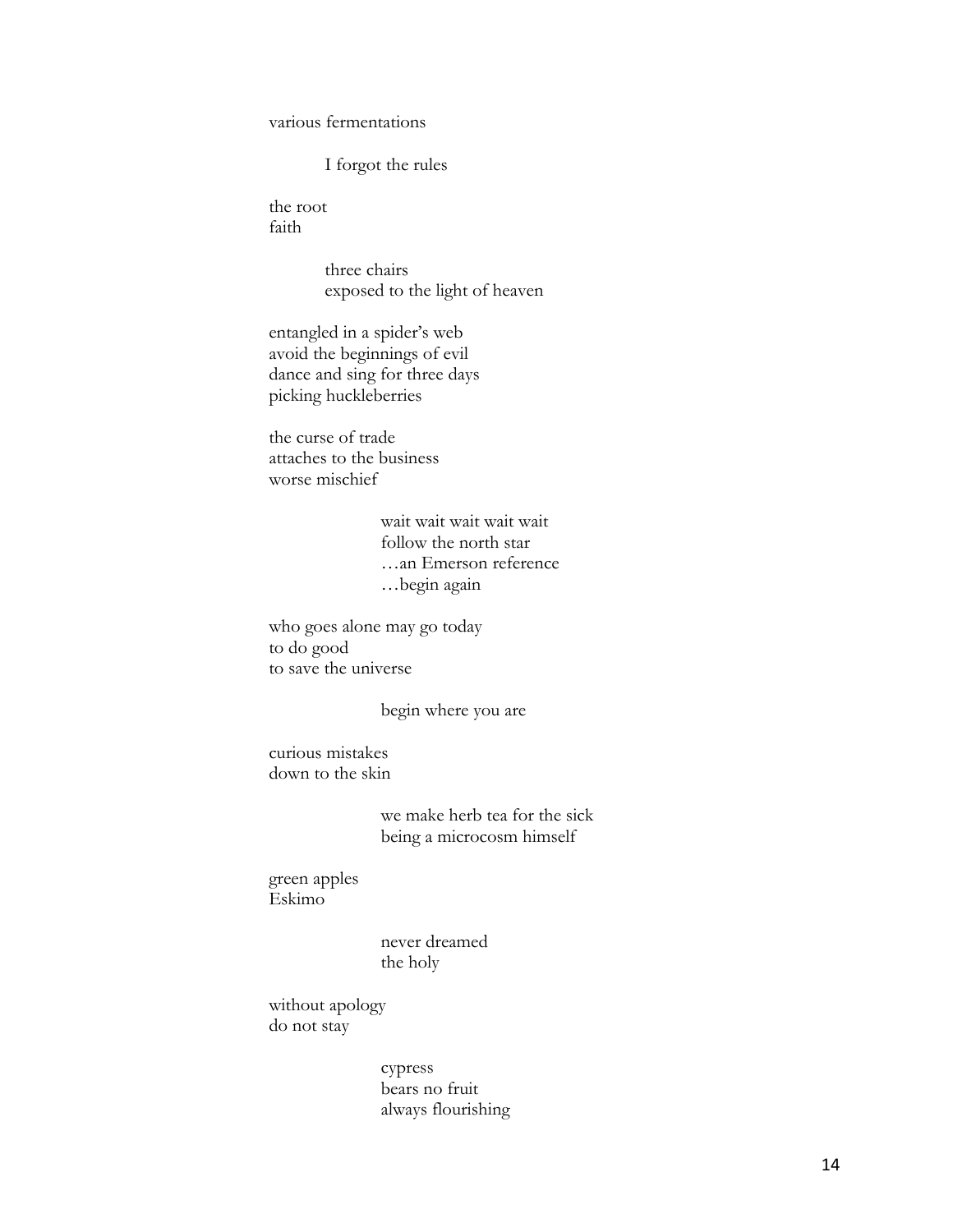## transitory

be liberal as the date tree

your natural stupidity

bounteous acts

see the spring come in bounding on the river

some young birches

*when first I took up my abode in the woods*

a goddess might trail her garments through the stream of time

> I found myself suddenly neighbor to the birds

the scarlet tanager the whippoorwill

> my most distant horizon the wood thrush

the earth far from noise and disturbance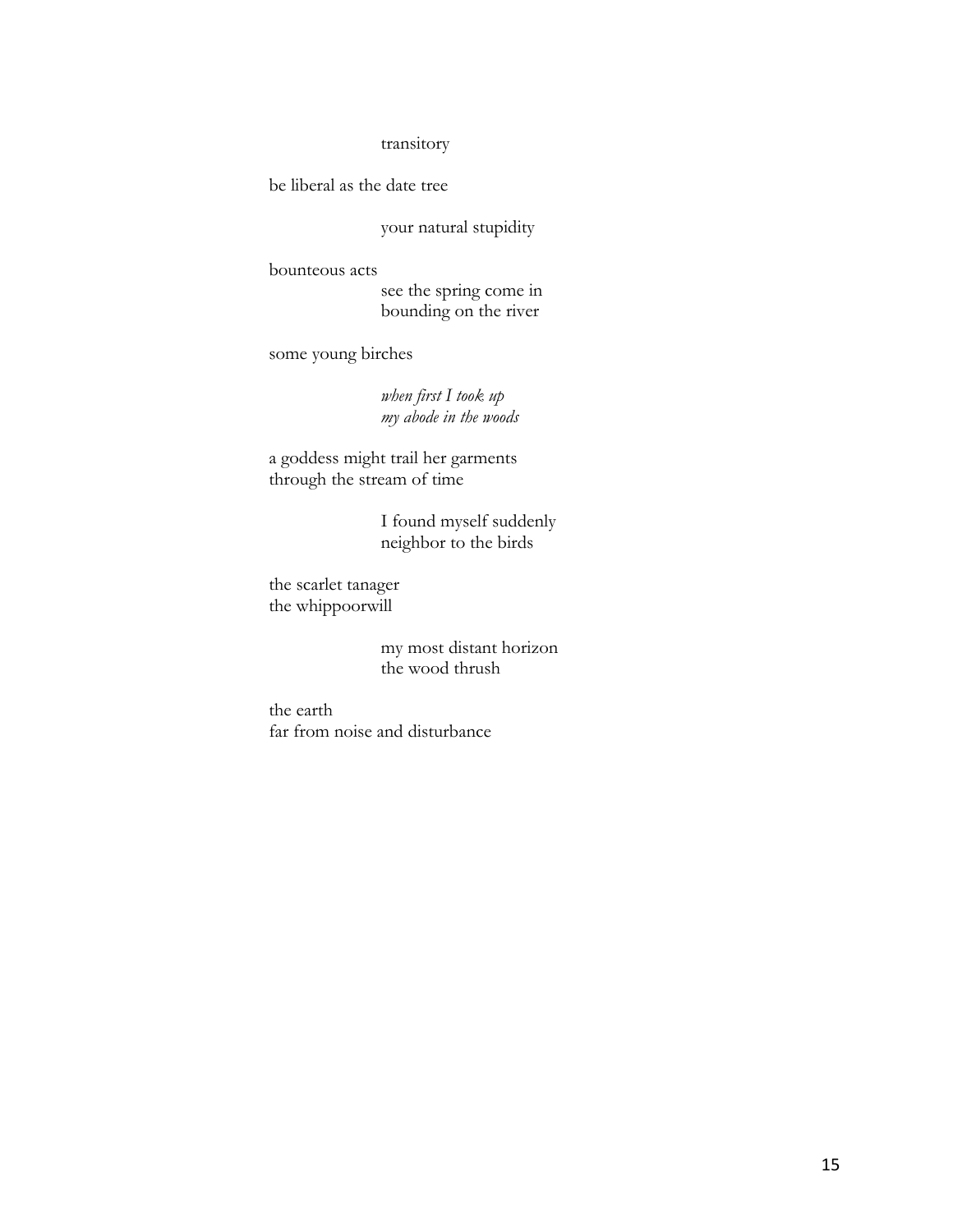## **Part 4: Arrowhead**

spring always returns

hearth fires burning or the TV: living fires rituals or spectator sports: live rituals tribe or crowd: extant tribe feelings or moods: feeling alive goddesses or bitches: lively goddesses cycles or straight lines: wheel of life sunlight or electric lights: life-giving rays of the sun surgery or butchery: the scalpel slithering artfully recreating life new deal or the grapes of wrath: the whirlwind guaranteed income or class war: free distribution of food, clothing, shelter free airwaves or corporate media control: holding hands across humanity's breath living language or dead words: exchange of free thought tragic characters or villains: struggling in solidarity sovereignty or capitulation: sacred power of all oneness solvency or debtors' prison: the river of life flows abundant one simple truth or a pack of lies: knowing and speaking from that knowledge as it is: not coulda woulda shoulda: as above so below golden autumn leaves match ochre paint on the Melville House on Holmes Road in Pittsfield Arrowhead with the clock pushed back expect delays bundle up full harvest moon winter's coming with a blast of snow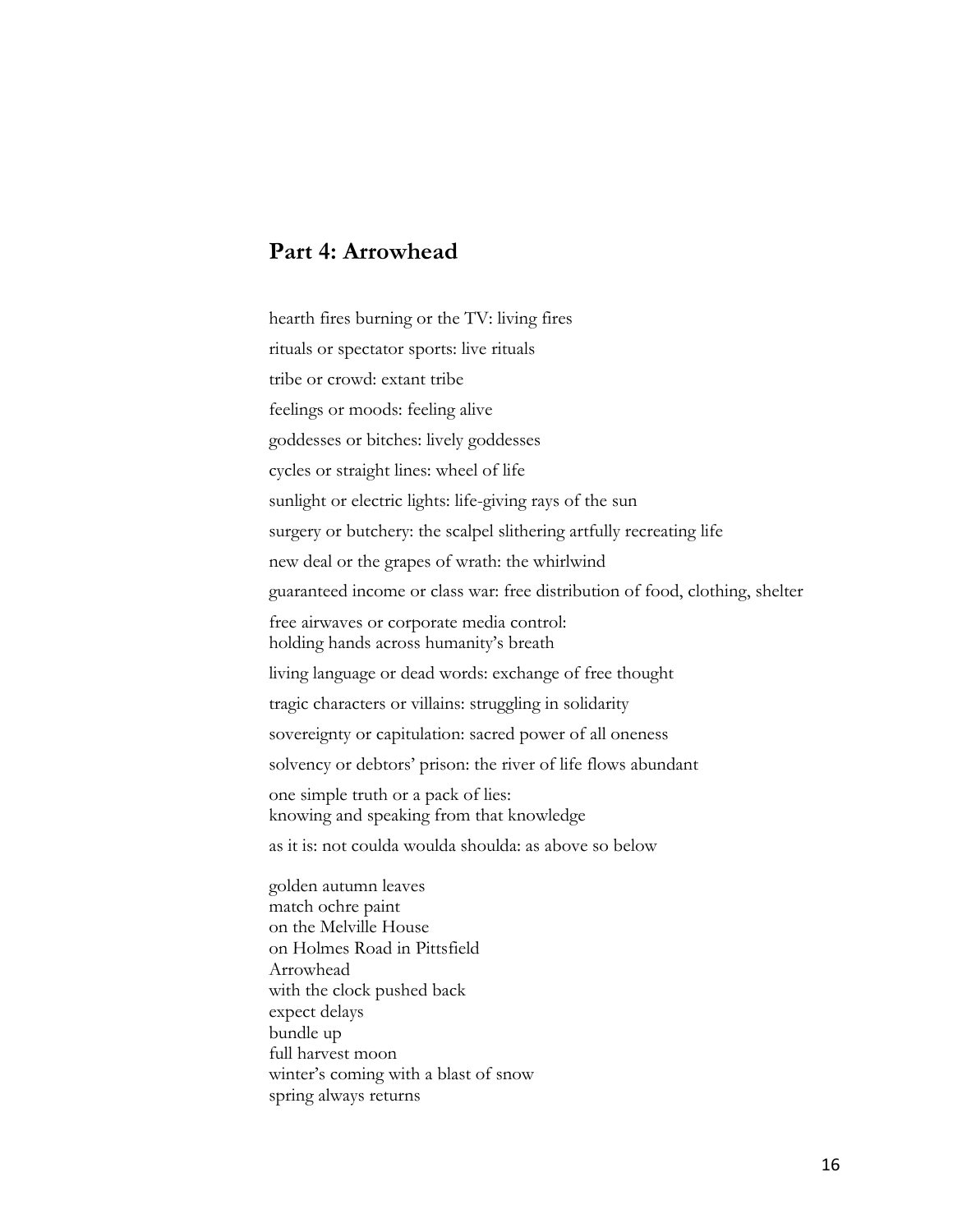first take shelter then assess the damages don't take chances take the evacuation route there will be a light up ahead you may not see it at first some things last longer than I think they will whale songs the wailing of assaulted women when I'm watching my TV and an adman tells me how white his world looks how white my shirt is where the harpoons take aim the wave peaks glimmer the ocean's crash echoes the poet stays in the conversation and all heaven's creatures thrive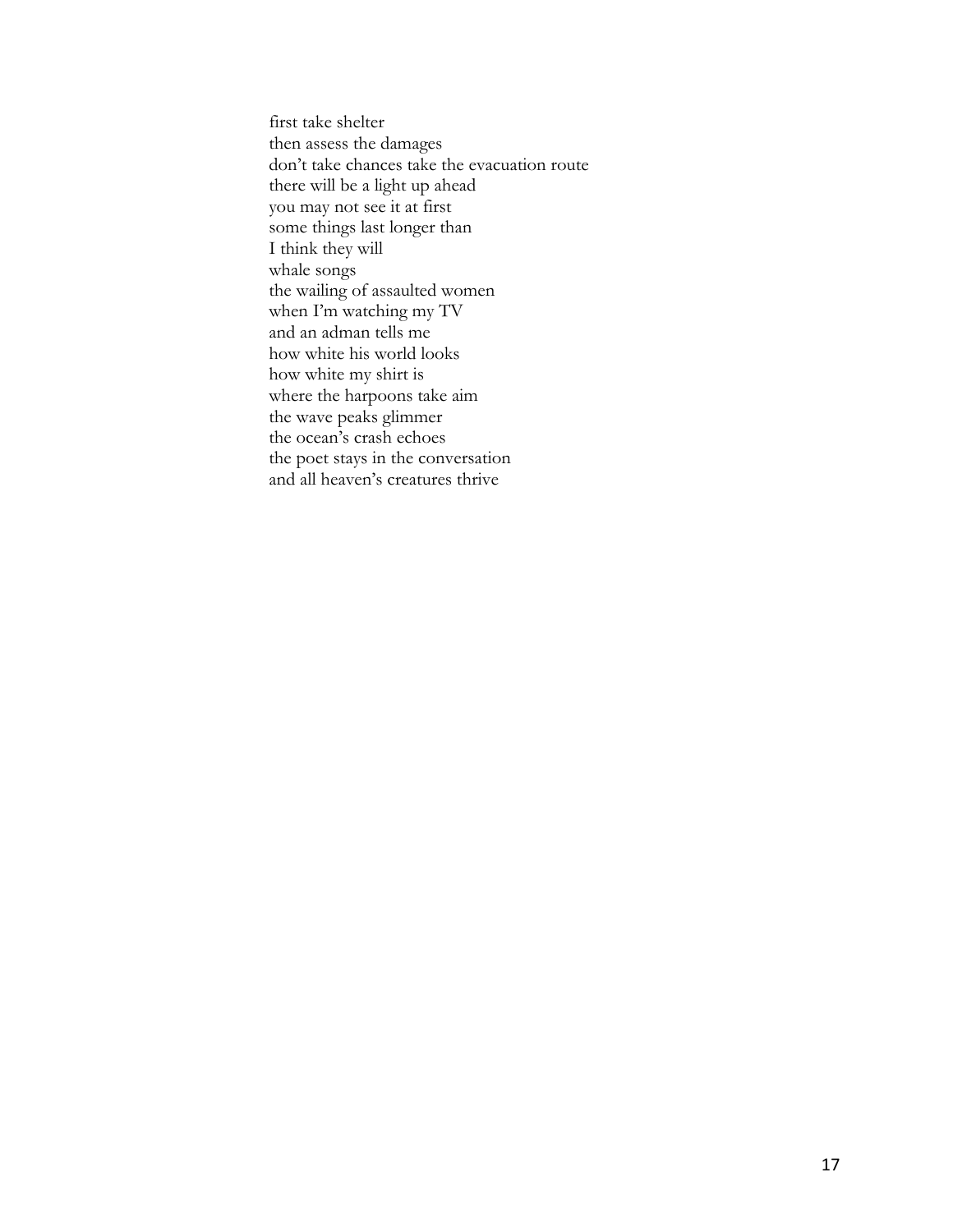## **Part 5: when does the past become past?**

genuine wisdom transcends the limited confines of ordinary mind

bioluminescent with the clock fascinating and mysterious molecular evolution bacteria produces light and fiber distributes the light a whole array a beacon in the ocean this intricate cage lives for centuries one of the oldest life forms on earth

> biological fiber optic nanotech: an intricate cage

letting go of the past hurts when the past becomes the past there are extinct species in your memoirs

> nature uses minimum material for maximum function as in the case of Euplectella aspergillum or Venus flower basket: a species of sponge named for asparagus or asparagus named for its fibers biological fiberoptics molecular evolution the fiber distributes the light a whole array a beacon in the ocean bioluminescent

with the clock nothing escapes the wrath of humans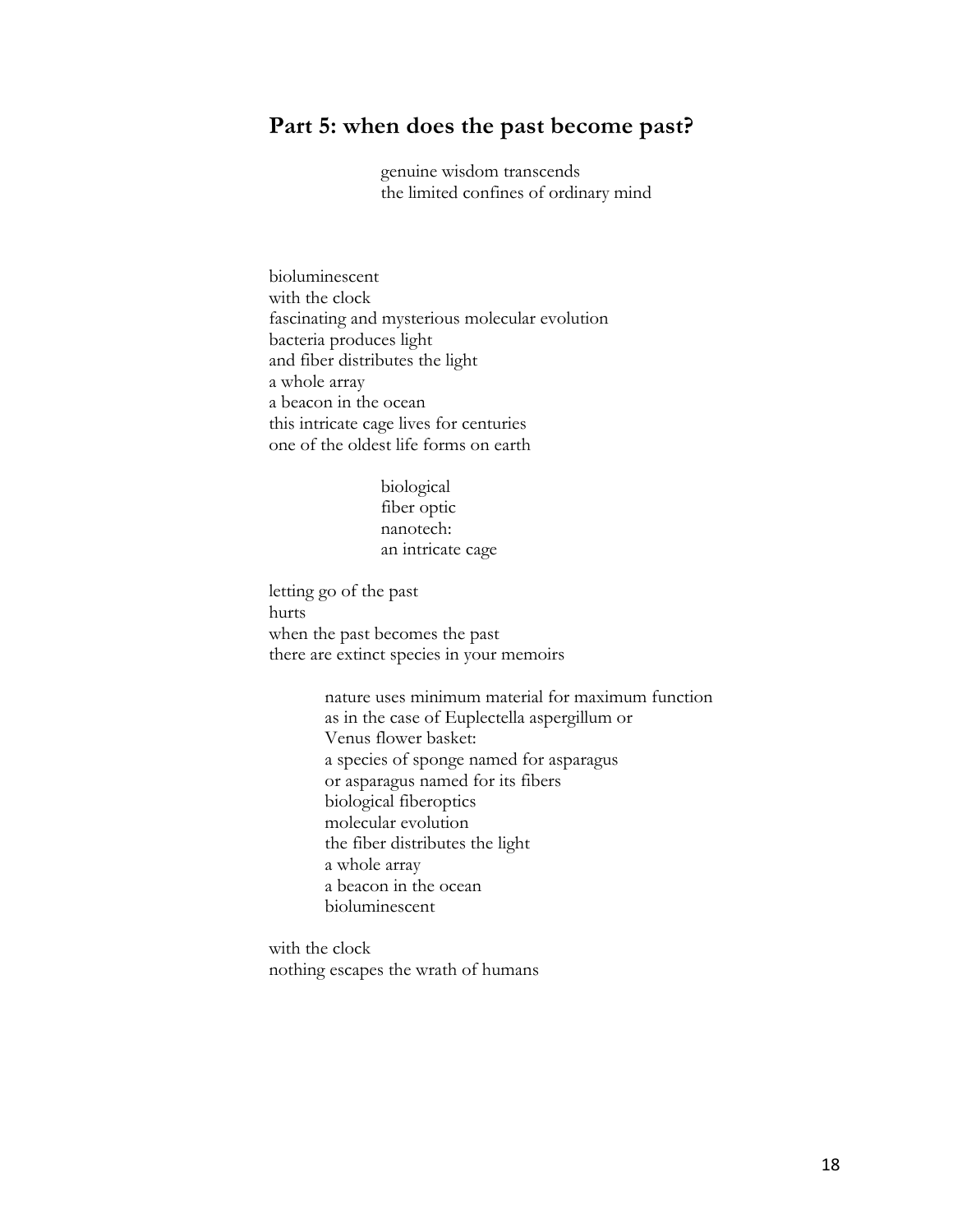# **Part 6: the spiritual in abstraction**

"I want to illuminate things with my mind and to project their reflection upon other minds" —Baudelaire

the essential a symbolist art form the essential the miracle incalculable time spatial or material the miracle essential

> systems of higher meditation examine optical reflexes associated with mystical content reactivating what was dormant the nomadic tribe of intelligentsia

Navajo corn dancers Eskimo wooden masks *Night Sounds* by Jackson Pollock *Guardians of the Secret* by Jackson Pollock the altar transcends the particulars

> Picasso breaks the object into pieces scatters fragments of conscious rationality gazes at the shamanistic relic allows vibrations of color to permeate the display conceals shapes in shapes with élan

the visible and the invisible formed by vibration behind the skin of nature in Holland in France in Germany the Buddhistic thrall envelops Western speculation

> in Nicole Eisenman's Arcadian bosque brass bodies forged in Dusseldorf relax by a temporary pool of water in Münster sky blue paint from deleted graffiti remains in the crevices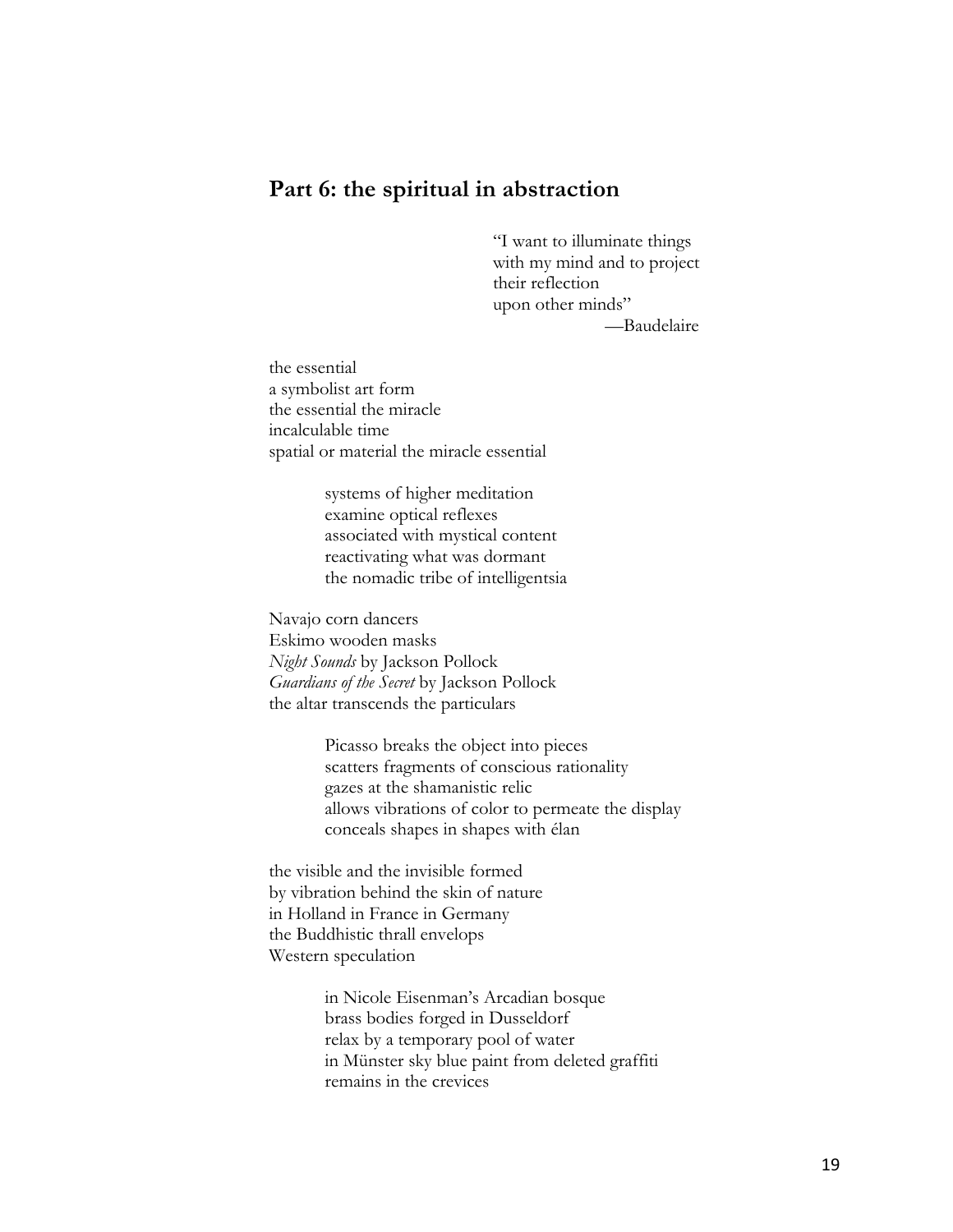seven colors in the spectrum parallel seven notes in the diatonic scale for Kandinsky and Scriabin whose expansion of divine worship was *Prometheus: The Poem of Fire and Mysteria*

> Kandinsky copied Rudolf Steiner's instructions For meditation into his notebook and researched taste as sound and the experience of hearing colors, seeing sounds, harmonic reverberations

naming beauty form that's formless an immaterial image love is born divine nature in art

> sound vibrates color resonates daily expectations of death Dickens Poe Whitman all discussed Emerson and transcendentalism in 1842 and Marsden Hartley wrote of Emerson in 1944

abstraction transcended Blake as Jasper Johns coated an open book in red encaustic and Pollock saw visions beyond Albert Pinkham Ryder and circles became mystical celestial spheres

> esoteric mystical symbols skitter across planes of imagined temple walls in Hilma af Klint's spirit world where, some say, she invented abstract art: whatever art is, whatever abstract means

Barnett and Annalee Newman were in Concord for their honeymoon — visited the home of Emerson: the sage of Concord and Newman's painting *Concord* paid tribute to the transcendentalists

> is a painting silent? can science explain paint? the material world is both means and symbol daily life was means and symbol for Thoreau and Barnett Newman's white is the same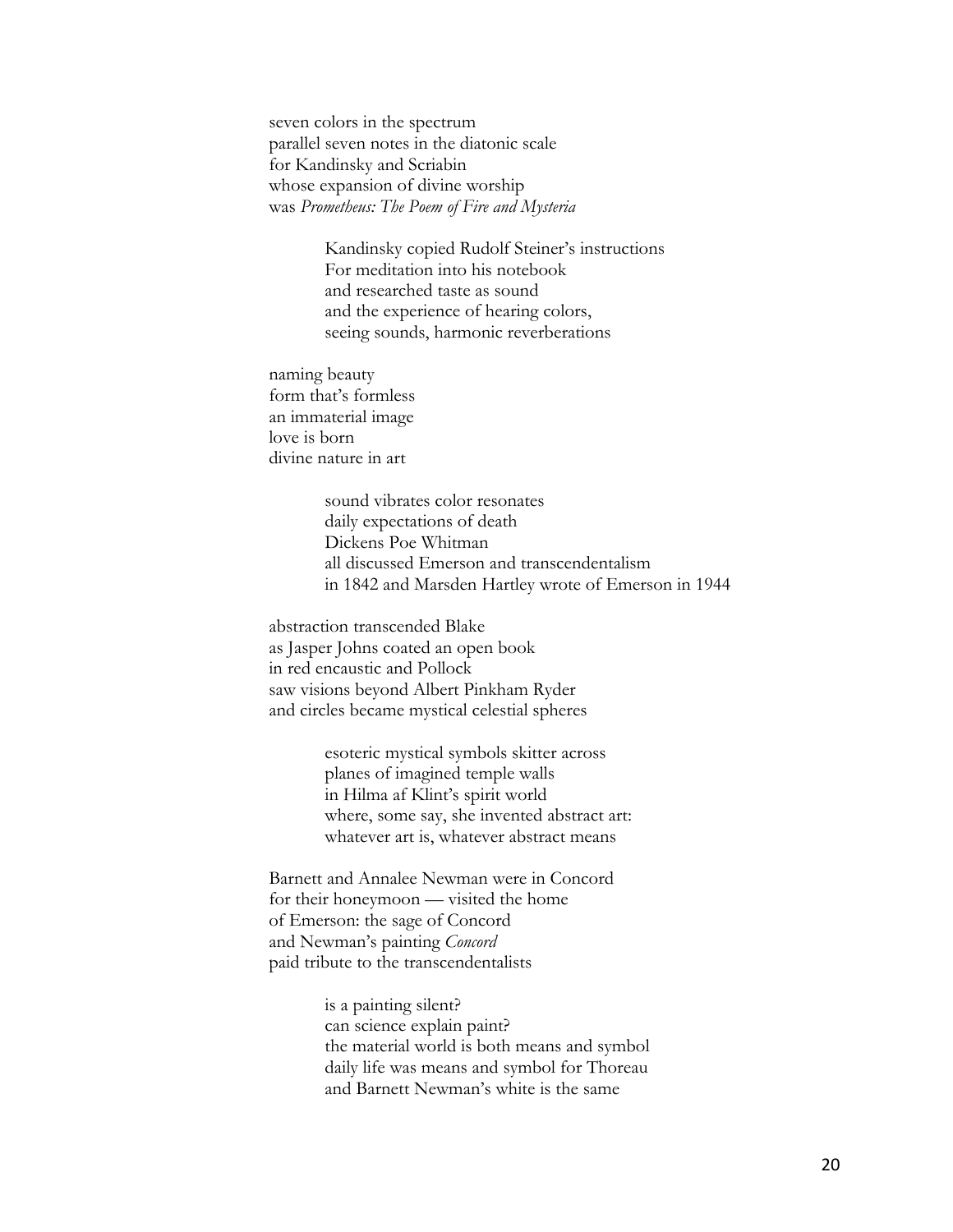Ellsworth Kelly *White Square* oil on wood 1953 Yves Klein Monopink pigment and synthetic resin on canvas and wood 1962 Mark Rothko *Plum and Dark Brown* oil on canvas 1964 Brice Marden *Green Study* oil on canvas 1982

> Robert Rauschenberg told Brice Marden the number 5 is the first of the complicated numbers Marcel Duchamp translated passages from German to French of Kandinsky's *On the Spiritual in Art* (1912)

the veil between us and the eternal is not impenetrable

> a great force of nature subtle humble irresistible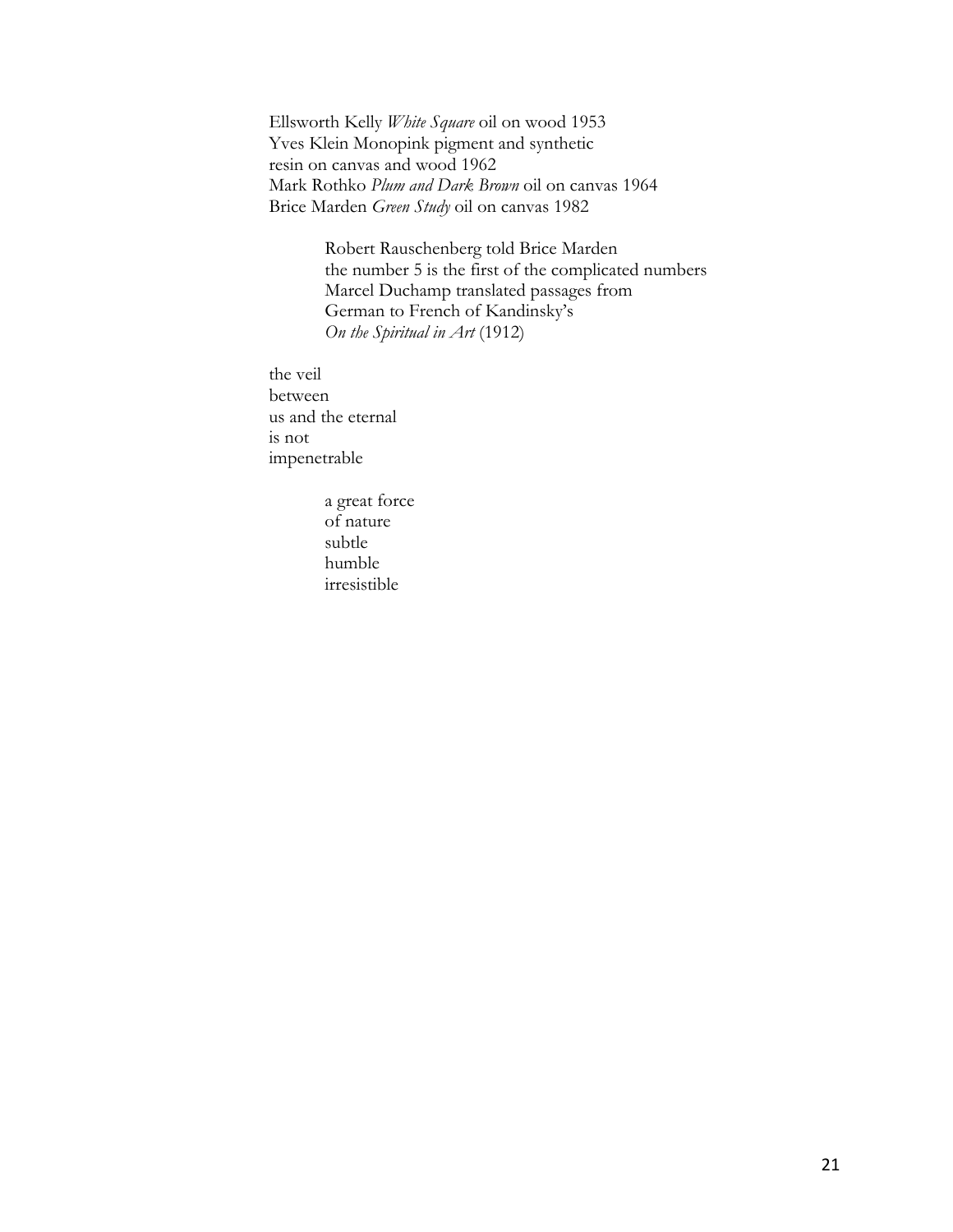# **Part 7: Saliva**

"If you want to kiss the sky you have to learn how to kneel" —Inxs

"It is our duty to disobey unjust laws" —Gandhi

"Let them be sea captains" —Margaret Fuller, referring to women

Margaret Fuller born 23 May 1810

Buckminster Fuller's grandfather was Margaret Fuller's brother

a Margaret Fuller morning: a cold sponge bath the elaborate hairdo jars of hairpins layers of petticoats rows upon rows of hooks and buttons

Madame de Staël's novel *Corinne* was set in Rome at 22 Fuller read of Corinne's superior mind and her deep learning ordinary rules did not apply to Corinne nor to Madame de Staël nor to Fuller

the intimacy between Madame de Staël and her patroness Jeanne-Françoise Récamier was the lovemaking of angels and unlocked the love Margaret felt for Anna Hazard Barker Anna Barker's voice echoing in her ear Anna Barker's face Anna Barker's intellect

an unrequited love Anna Barker married another inamorata of Margaret Fuller: Samuel Gray Ward

Emerson said, "Her friendships, as a girl with girls, as a woman with women, were not unmingled with passion and had passages of romantic sacrifice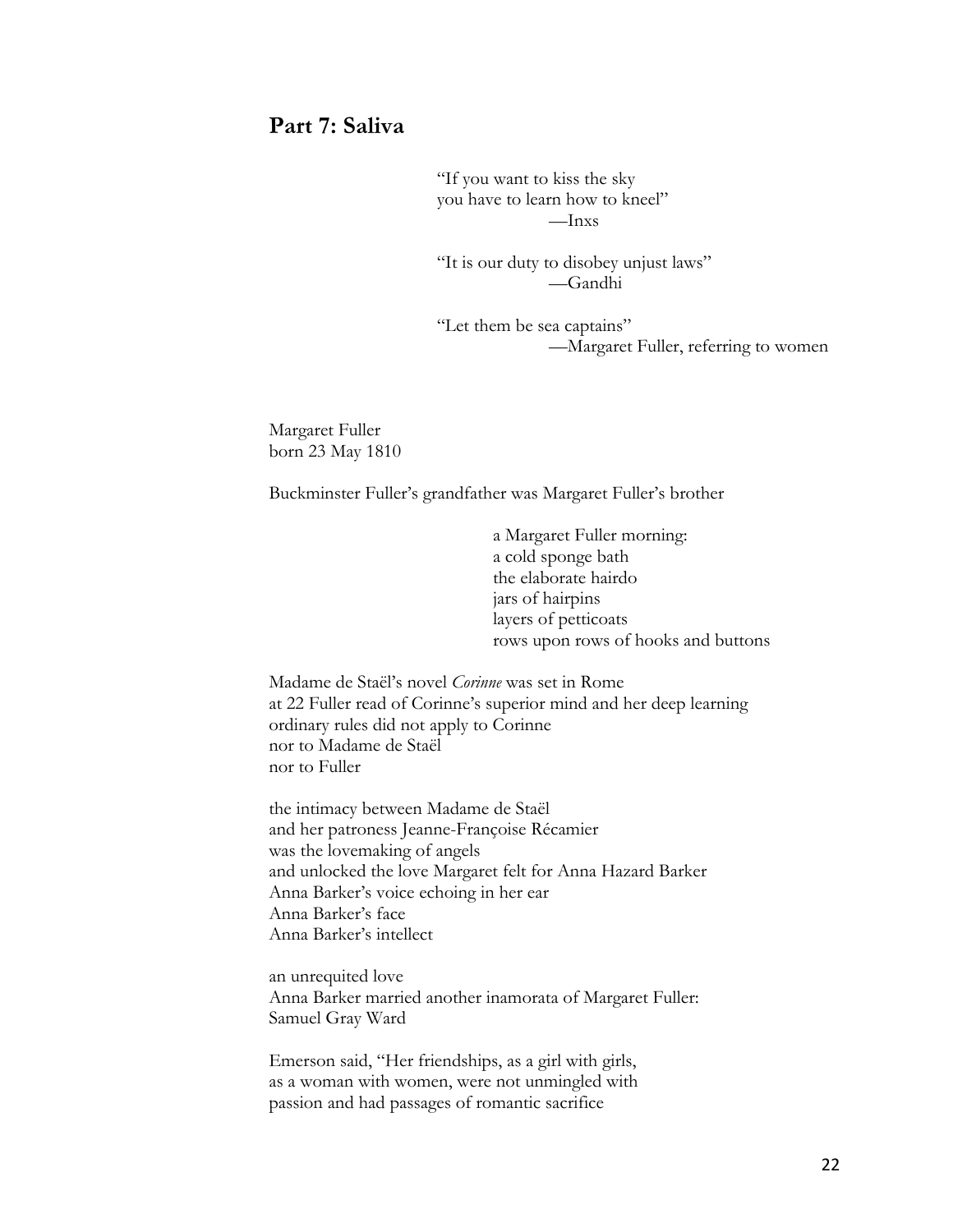and of ecstatic fusion, which I have heard with the ear… Had she been a man, any one of those fine girls of sixteen who surrounded her… would have married her: they were all in love with her…"

After the sudden death of her father when she was 25 she had to worry about money

Sarah Margaret Fuller continually reinvented herself

*A maiden sat beneath a tree*

so began Miss Sarah Margaret Fuller

Kandinsky's red tree

## *The sacred stars looked sadly down*

Edgar Allen Poe did not like the "evident carelessness" of this poem nor the "grammatical improprieties"— "the soul is a cypher" he said in his review

Margaret Fuller wrote: *crushed in the dust her heart's flower lies*

## Hilma af Klint's astral rose

Edgar Allan Poe was not a fan Margaret bristled if she perceived herself as slighted in the least Poe found her arrogant, condescending and vain

Margaret was convinced of her own virtue and worth

According to Poe there were three classes: men, women and Margaret Fuller her strength a weakness for Poe except when the two discussed the mild, courteous poet Henry Wadsworth Longfellow whose work they agreed was minor and imitative

Nathaniel Hawthorne considered his wife Sophia Peabody half angel half idiot and found Margaret irritating too talkative too spirited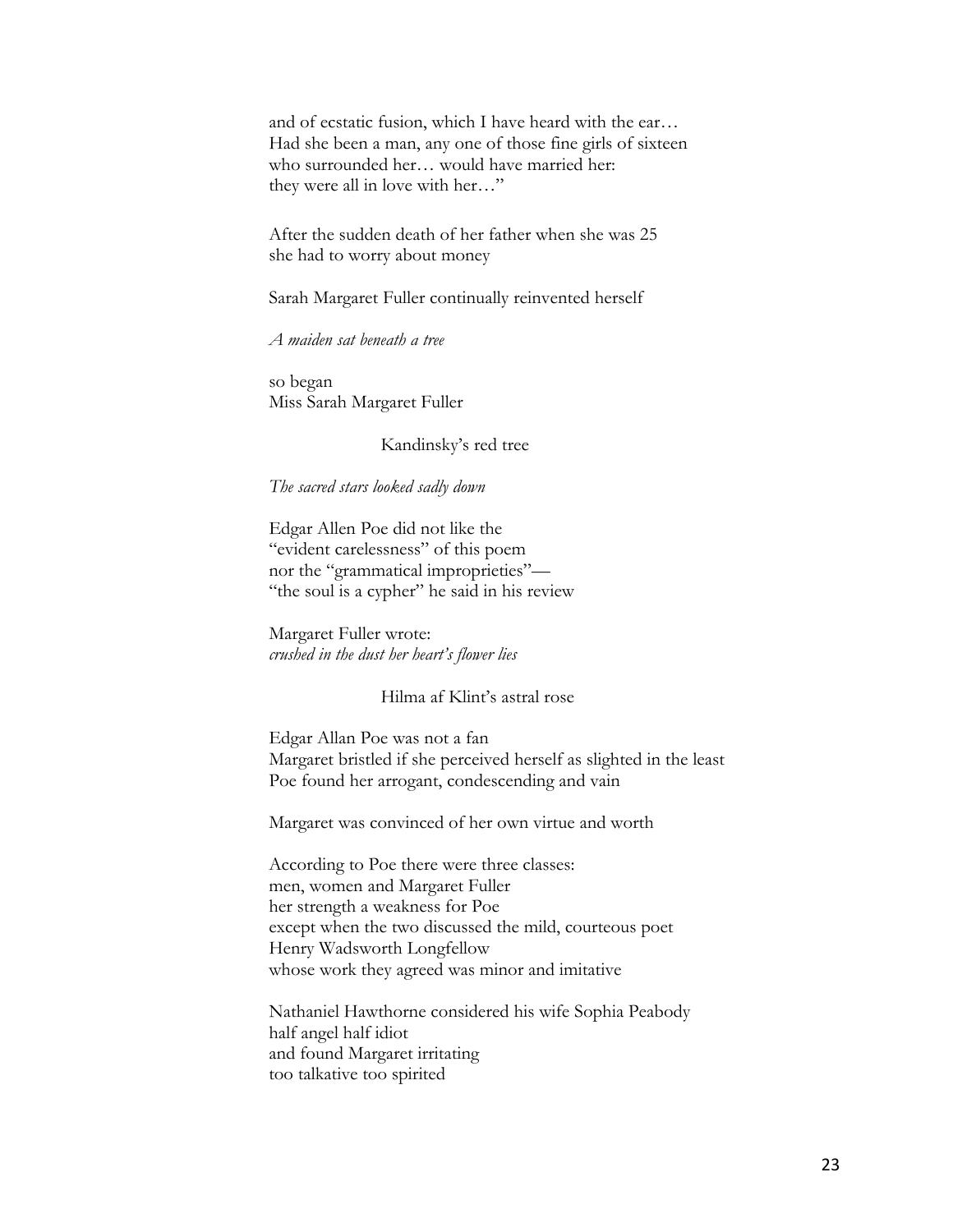Emerson said Margaret had a "burly masculine existence" better than the seduced woman forced into prostitution (the married or the unmarried kind) – fascinating and revolting

Margaret saw English peeresses selling their daughters to the highest bidder and compared them to Turkish slave traders only she said the slave women were not as degraded as the English damsels

Her father had overeducated her She was the first woman with access to the Harvard College Library She was the first editor of *The Dial*, the Transcendentalist quarterly She wrote a treatise on women's rights Her delights: teaching and being a mentor to those her age and some younger She found the male transcendentalists attractive and loved many women as well

Transcendentalism: quiet can become troublesome purity we must look for a long time before we see slowness is essential to science, to philosophy, to poetry deep understanding is slow silence can become calm silence soothes the stimulated mind silence evokes nostalgia for nature, the pure nature, simplicity

Thoreau lived on land he borrowed from Emerson Raw earth and mystification

In New England Margaret Fuller was friends with Emerson In France she was friends with George Sand In England she was friends with William Wordsworth In New York she visited poorhouses and insane asylums and prisons—Sing Sing and The Tombs—and wrote newspaper stories about those experiences for Horace Greeley —in that *New York Daily Tribune* column she wrote: "The county had been denuded of its forests, and man cried—" she wrote about injustice toward "the red man, the black man" she claimed no one would dare intercede with "Father, forgive them, for they know not what they do" and in that same column she said the color of a person's complexion does not determine who they are, their value, their worth

She wrote many letters to friends She suffered incorrigible headaches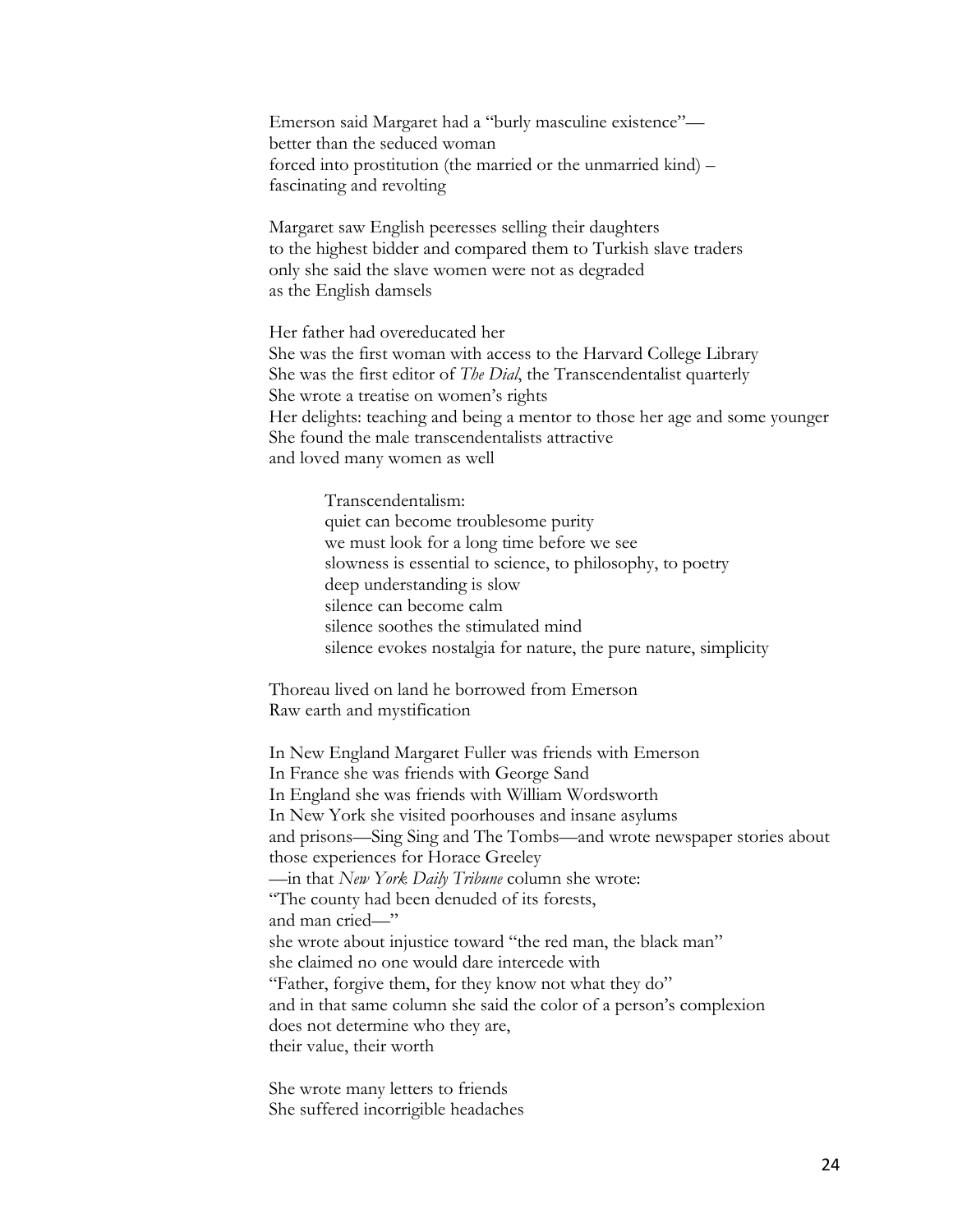The mind: mind is not a blank slate mind is free creative mysterious selectivity of the mind is transcendental transcending rational thought according to Immanuel Kant

Margaret Fuller was a radical surrounded by Victorians

To her mind a woman is a shelter dog that never knew freedom curiosity the drug joy found in missing out, in the pause to reflect to her mind Cleopatra walking into Rome was on a tearful trail

Margaret Fuller rewrote the story of the electrical, the magnetic element in woman the antidote to the harmony, the obvious order and self-restraining decorum most expected of woman feet on the ground woman learns that all bribes have the same flaw head in the clouds Margaret Fuller's anger was characteristically regal

In her final contribution to *The Dial* in 1843 she demanded all obstacles be removed to female participation in society and politics

Like all romantics, she valued poetry above all other literary forms

She admired Blake, the painter and poet, whose life was a series of trances and depicted spirits hovering over bodies

> Some of her subjects: Sibyl Cassandra St. Theresa Leonora Electra Iphigenia Panthea Hecuba Isabella Victoria Minerva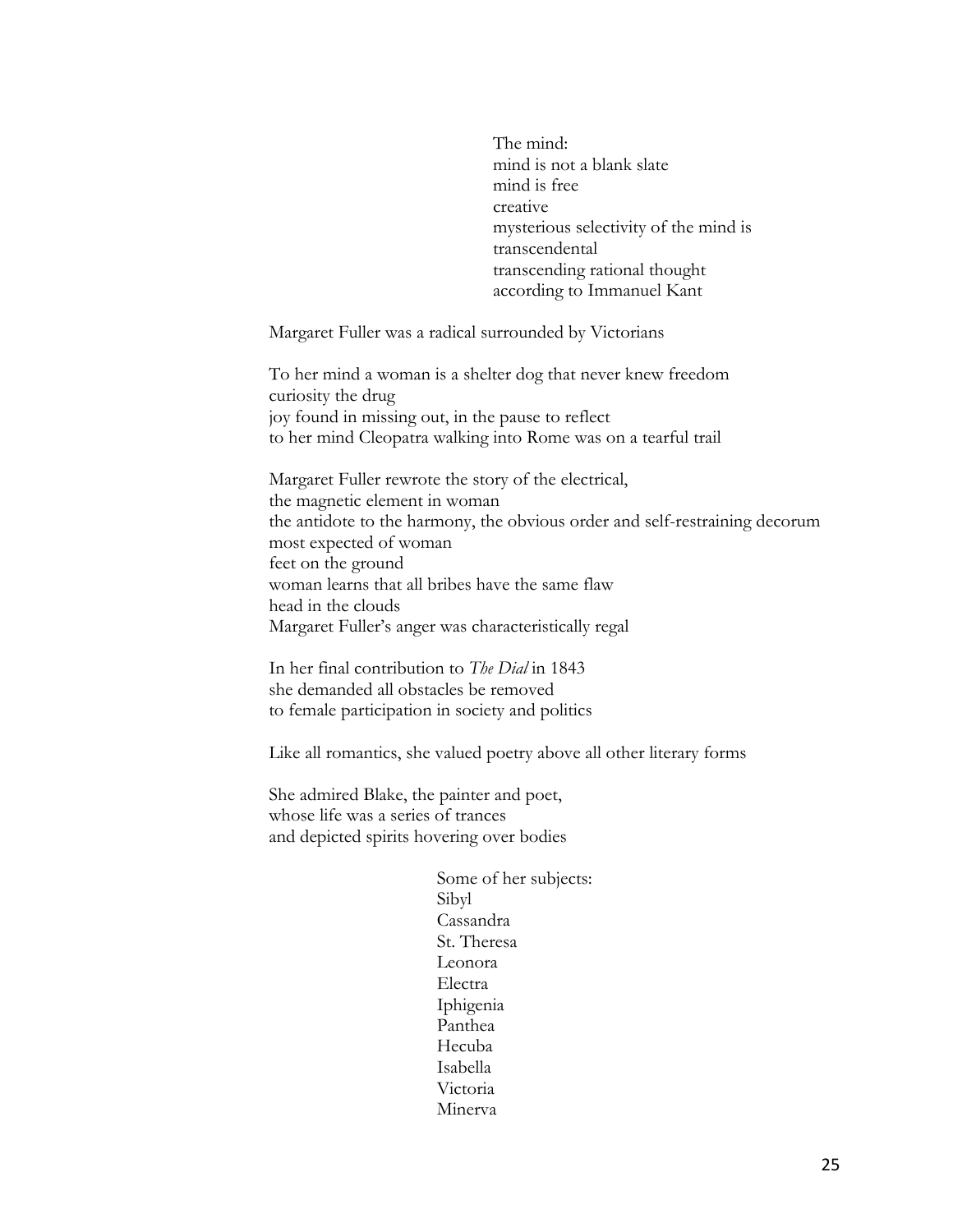## Rhea Diana Mecaria Beatrice

When Margaret met the elderly poet Alessandro Manzoni she found his deep thought distinguished him like William Wordsworth and Thomas de Quincey --she considered them the last deep thinkers

in Rome she joined the revolution of 1848-49 when men and women fought like lions she got caught up in the danger and failure of the siege of Rome

Initially she concealed her marriage to an Italian marchese 11 years her junior and her pregnancy and the birth of their son And then she revealed all and reinvented herself again

Angelo was born when Margaret was 38 she changed her name to Margaret Ossoli a secret marriage a marriage of passion not marriage like her friend George Sand whose husband insulted and neglected her "Madame Sand" she was called in Paris Margaret wrote to Emerson: "she had every reason To leave her husband—a stupid, brutal man"

"a woman at forty," Margaret Fuller wrote, was "… always spoken and thought of upholstery-wise"

People had always been put off by Margaret Fuller's imperial air, her dignity and now were shocked that in her marriage she talked and her husband, the Roman marquis, listened she talked he listened no ordinary love

her son Angelo's Christmas was Margaret's first Christmas Christmas was too pagan, too popist a holiday when she was a child her son Angelo received stuffed animals: a wild bird, a horse and a cat

> for the journey home to America from Italy Margaret brought: a goat